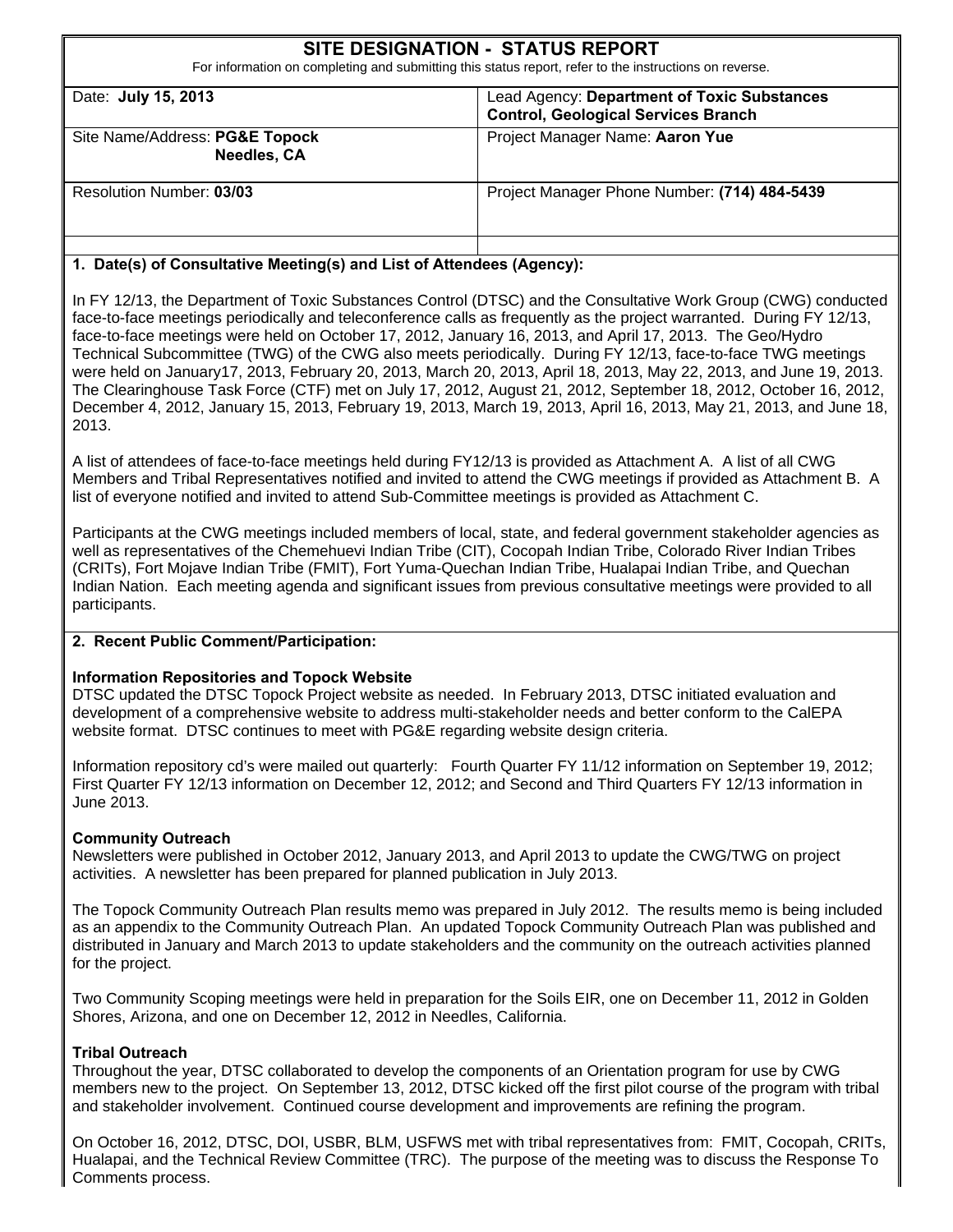On November 13-14, 2013, DTSC, DOI, BLM and PG&E met with Tribal Leaders and their representatives to provide a project overview and update. The meeting was held in Havasu City, Arizona.

On December 12, 2012, a scoping meeting in preparation for the Soils EIR was held for the FMIT at FMIT Council Chambers.

On March 12, 2013, DTSC and our CEQA contractor met with the Hualapai Tribal Council to provide information on the investigation and cleanup (corrective action) and request participation and input in the development of the EIR for soils.

On March 21, 2013, DTSC/ESA attended "FMIT 101" which included a site tour and sensitivity training from the FMIT.

On April 23, 2013, ESA, on behalf of DTSC, was present for an archaeology survey, at the request of the Hualapai and FMIT tribes, to ensure tribes' satisfaction with the boundary of Maze Loci B as currently recorded.

On April 26, 2013, DTSC and ESA met with the Chemehuevi Tribal Council members to provide a project update and seeking input regarding cultural resource impacts and mitigation measures for the proposed soil investigation and draft EIR. As a follow-up DTSC provided sources of information regarding the health effects of hexavalent chromium.

On June 5, 2013, a Freshwater Key Observation Points (KOP) meeting was held by DTSC and attended by the FMIT, Hualapai Indian Tribe and CRITs.

#### **Topock Site Mailing List Update**

The Topock mailing list was updated in August 2012, November 2012, March 2013, and June 2013. **3. Describe the Potential or Known Areas of Concern:** 

DTSC continues to oversee PG&E in evaluating what is needed to protect the beneficial uses of the Colorado River. From 1951 to 1964, untreated wastewater containing hexavalent chromium was discharged into an area known as the Bat Cave Wash (a dry steambed near the Colorado River). This resulted in a plume of hexavalent chromium contamination in the groundwater beneath the facility which now extends under federal property, managed and overseen by the Department of Interior.

In addition, there are localized areas with or around the Topock Compressor Station (TCS) where chromium, hexavalent chromium, and other compounds (such as other metals, semi-volatile organic compounds, asbestos), have been found in soils. These occurrences are related to disposal and handling practices when chromium was used at the site. DTSC anticipates that these localized areas of soil contamination will be addressed by PG&E in the soil Corrective Measures Study (CMS) and final remedy.

#### **4. Current Phase of Action:**

East Ravine/ Topock Compressor Station (ER/ TCS) Groundwater Investigation

The groundwater investigation was finished during the 1<sup>st</sup> quarter of FY 12/13. During the 2<sup>nd</sup> Quarter, the Addendum *to the Summary of Findings Associated with the ER/ TCS Groundwater Investigation* was submitted on November 15, 2012.

#### Soil RFI/RI Work Plan

The draft Soil RFI/RI Work Plan was submitted for stakeholder review during the 1<sup>st</sup> Qt. of FY 12/13. The response to stakeholder comments on the draft Soil RFI/RI Work Plan was worked on during the 2<sup>nd</sup> quarter as well as a Soil Errata Package. *RFI/RI Volume 1, Addendum 2* was worked on during the 3<sup>rd</sup> quarter. During the 4<sup>th</sup> quarter, the Soil EIR was prepared and site walks were conducted.

#### Alternate Freshwater Sources Evaluation Plan

During the  $4<sup>th</sup>$  Quarter of FY 12/13, comment resolution on the plan was completed. Also, CEQA review of the plan was completed. Two meetings were held on May 14, 2013 and May 21, 2013 to resolve comments received on the *Alternative Freshwater Sources Evaluation Implementation Plan*. Final Response to Comments (RTC) table is currently under preparation.

#### Groundwater Remedy

During the 1<sup>st</sup> Quarter of FY 12/13, resolution of comments on the Draft Basis of Design Report/Preliminary (30%) Design was completed. The 60% Design submittal was worked on throughout the  $2^{nd}$ ,  $3^{rd}$  &  $4^{th}$  Quarters of FY 12/13 and was submitted for agency and stakeholder review on April 5, 2013. The Groundwater Remedy Design has been delayed approximately 9 months as PG&E requested an extension to evaluate alternate sources of freshwater and incorporate the results into the design and due to requests from Tribes/Stakeholders for an extension to the time to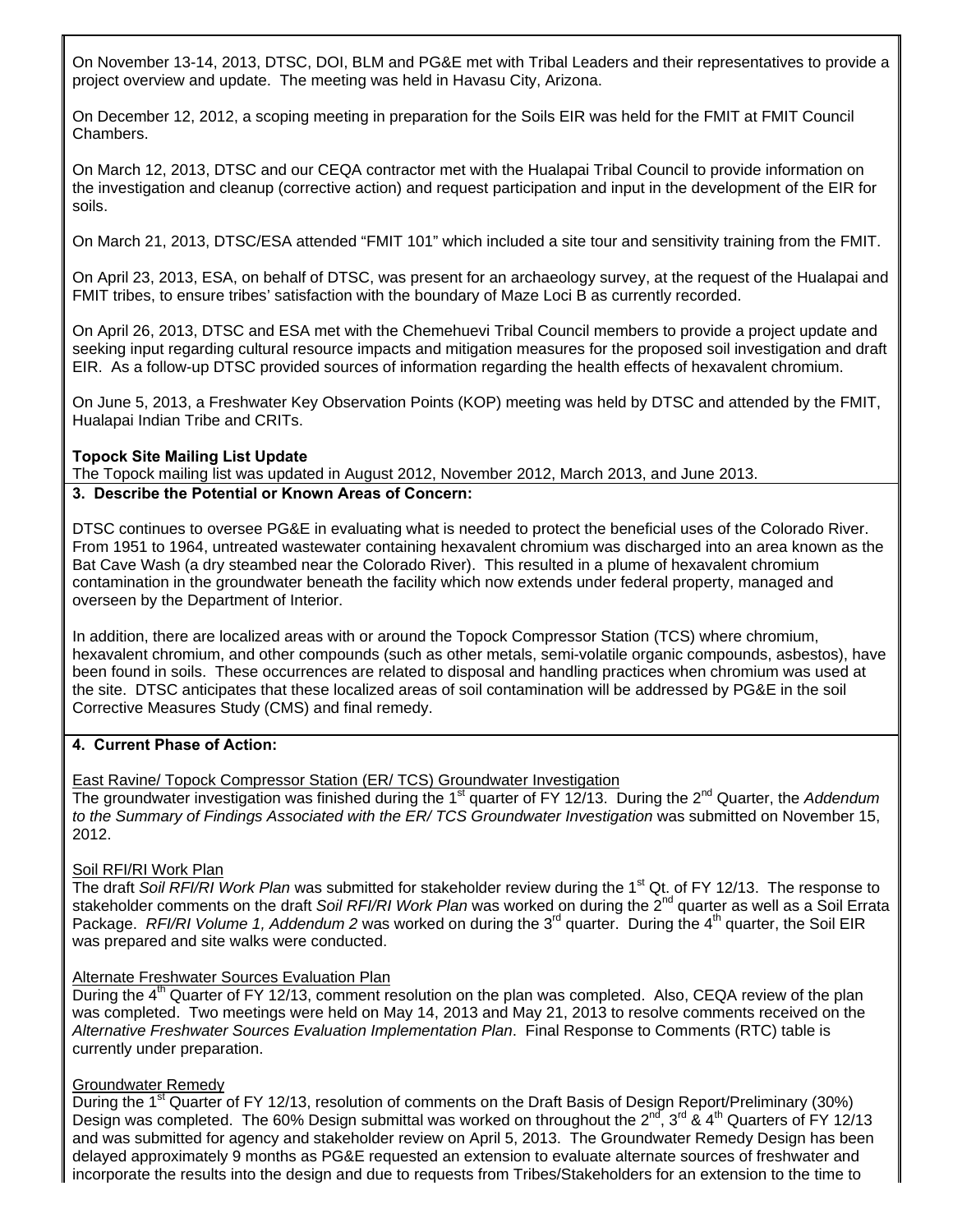| review the 60% Design. In addition, PG&E has been working with the California State Water Resources Control Board<br>(State Board) since August 2012 on their request to inject imported groundwater from the HNWR-1 well location in<br>Arizona into a California aquifer with concentrations of arsenic above the California Maximum Contaminant Level<br>(MCL) standard. The 90% Design is due to DTSC May 2014.                                                                                                                                                                                                                                      |                                                                                                            |                                         |  |  |                                   |  |
|----------------------------------------------------------------------------------------------------------------------------------------------------------------------------------------------------------------------------------------------------------------------------------------------------------------------------------------------------------------------------------------------------------------------------------------------------------------------------------------------------------------------------------------------------------------------------------------------------------------------------------------------------------|------------------------------------------------------------------------------------------------------------|-----------------------------------------|--|--|-----------------------------------|--|
| <b>Bat Cave Wash</b><br>During the 4 <sup>th</sup> Quarter of FY 12/13, data collection and information to confirm the location of the old well in Bat Cave<br>Wash was worked on.                                                                                                                                                                                                                                                                                                                                                                                                                                                                       |                                                                                                            |                                         |  |  |                                   |  |
| (Specific activities continued in Section 12)                                                                                                                                                                                                                                                                                                                                                                                                                                                                                                                                                                                                            |                                                                                                            |                                         |  |  |                                   |  |
| 5. Proposed Site Use (check the appropriate box[es]):                                                                                                                                                                                                                                                                                                                                                                                                                                                                                                                                                                                                    |                                                                                                            |                                         |  |  |                                   |  |
| $\boxtimes$ Commercial/Industrial/Retail $\Box$ Residential (single/Multi-family, Sale/rental product)                                                                                                                                                                                                                                                                                                                                                                                                                                                                                                                                                   |                                                                                                            |                                         |  |  |                                   |  |
| $\boxtimes$ Park or Open Space $\Box$ Schools, Hospitals Day Care Centers or Other Non-Industrial Sensitive Uses                                                                                                                                                                                                                                                                                                                                                                                                                                                                                                                                         |                                                                                                            |                                         |  |  |                                   |  |
| 6. List any Technical Problems:                                                                                                                                                                                                                                                                                                                                                                                                                                                                                                                                                                                                                          |                                                                                                            |                                         |  |  |                                   |  |
| N/A                                                                                                                                                                                                                                                                                                                                                                                                                                                                                                                                                                                                                                                      |                                                                                                            |                                         |  |  |                                   |  |
| 7. Permits Required/Issued to Date and Pending Permit Issues:                                                                                                                                                                                                                                                                                                                                                                                                                                                                                                                                                                                            |                                                                                                            |                                         |  |  |                                   |  |
| None                                                                                                                                                                                                                                                                                                                                                                                                                                                                                                                                                                                                                                                     |                                                                                                            |                                         |  |  |                                   |  |
| 8. Deed Restriction/Land Use Control in Place?                                                                                                                                                                                                                                                                                                                                                                                                                                                                                                                                                                                                           |                                                                                                            |                                         |  |  |                                   |  |
| Yes<br>$\perp$                                                                                                                                                                                                                                                                                                                                                                                                                                                                                                                                                                                                                                           | $\boxtimes$ No                                                                                             |                                         |  |  |                                   |  |
| <b>Effective Date:</b>                                                                                                                                                                                                                                                                                                                                                                                                                                                                                                                                                                                                                                   |                                                                                                            |                                         |  |  |                                   |  |
| 9. Engineering Controls (check applicable controls in place):                                                                                                                                                                                                                                                                                                                                                                                                                                                                                                                                                                                            |                                                                                                            |                                         |  |  |                                   |  |
| Air Sparging                                                                                                                                                                                                                                                                                                                                                                                                                                                                                                                                                                                                                                             | <b>Construct Landfill Cell</b>                                                                             | <b>Fence Site</b><br>$\times$           |  |  | <b>Remove Free Product</b>        |  |
| <b>Capped Site</b><br>$\times$                                                                                                                                                                                                                                                                                                                                                                                                                                                                                                                                                                                                                           | <b>Containment Barrier</b>                                                                                 | $\times$<br>In Situ Treatment           |  |  | Soil Vapor Extraction             |  |
| Consolidate and Cap                                                                                                                                                                                                                                                                                                                                                                                                                                                                                                                                                                                                                                      | <b>Dual Phase Extraction</b>                                                                               | Passive Venting                         |  |  | <b>Treatment at Hookup</b>        |  |
| Passive Vent under<br><b>Structure</b>                                                                                                                                                                                                                                                                                                                                                                                                                                                                                                                                                                                                                   | Enhanced<br>Biodegradation                                                                                 | <b>Monitored Natural</b><br>Attenuation |  |  | $X$ Pump and Treat<br>Groundwater |  |
| Vent Soil                                                                                                                                                                                                                                                                                                                                                                                                                                                                                                                                                                                                                                                | OTHER (specify):                                                                                           |                                         |  |  |                                   |  |
|                                                                                                                                                                                                                                                                                                                                                                                                                                                                                                                                                                                                                                                          |                                                                                                            |                                         |  |  |                                   |  |
| 10. Target Cleanup Levels/Current Contamination Levels:                                                                                                                                                                                                                                                                                                                                                                                                                                                                                                                                                                                                  |                                                                                                            |                                         |  |  |                                   |  |
| Remedial action objectives (RAOs) for groundwater contaminants were presented in the Groundwater CMS and the<br>Statement of Basis. The Statement of Basis was published on January 31, 2011. The Remedial Design is currently<br>ongoing.                                                                                                                                                                                                                                                                                                                                                                                                               |                                                                                                            |                                         |  |  |                                   |  |
| PG&E is implementing an Interim Measure (IM) consisting of groundwater extraction for hydraulic control of the plume<br>boundaries in the Colorado River floodplain and management of extracted groundwater. The groundwater extraction,<br>treatment, and injection systems, collectively, are referred to as Interim Measure Number 3 (IM-3). Currently, the IM-3<br>facilities include a groundwater extraction system (four extraction wells: TW-2D, TW-3D, TW-2S, and PE-1),<br>conveyance piping, a groundwater treatment plant, and an injection well field for the discharge of the treated<br>groundwater (two injection wells: IW-2 and IW-3). |                                                                                                            |                                         |  |  |                                   |  |
| 11. Ongoing Monitoring (specify timeframes and/or describe "Other"):                                                                                                                                                                                                                                                                                                                                                                                                                                                                                                                                                                                     |                                                                                                            |                                         |  |  |                                   |  |
| ⊠<br>Groundwater<br>$\Box$ Air                                                                                                                                                                                                                                                                                                                                                                                                                                                                                                                                                                                                                           | ⊠ Other Specify: Colorado River Sampling and Monitoring                                                    |                                         |  |  |                                   |  |
| The current Groundwater Monitoring Program includes over 100 monitoring wells. Sampling for hexavalent chromium<br>and dissolved total chromium occurs:                                                                                                                                                                                                                                                                                                                                                                                                                                                                                                  |                                                                                                            |                                         |  |  |                                   |  |
| monthly in 2 wells during low river periods in winter and monthly in 2 extraction wells,                                                                                                                                                                                                                                                                                                                                                                                                                                                                                                                                                                 |                                                                                                            |                                         |  |  |                                   |  |
| monthly in 4 river shoreline locations, 2 other surface water monitoring locations, and 10 in-channel river<br>$\bullet$<br>locations during low river periods in winter,                                                                                                                                                                                                                                                                                                                                                                                                                                                                                |                                                                                                            |                                         |  |  |                                   |  |
| channel river locations,                                                                                                                                                                                                                                                                                                                                                                                                                                                                                                                                                                                                                                 | quarterly in 58 wells, 4 river shoreline locations, 2 other surface water monitoring locations, and 10 in- |                                         |  |  |                                   |  |
| semi-annually in 98 wells,                                                                                                                                                                                                                                                                                                                                                                                                                                                                                                                                                                                                                               |                                                                                                            |                                         |  |  |                                   |  |
| annually in 140 wells, and                                                                                                                                                                                                                                                                                                                                                                                                                                                                                                                                                                                                                               |                                                                                                            |                                         |  |  |                                   |  |
| biennially in 141 wells                                                                                                                                                                                                                                                                                                                                                                                                                                                                                                                                                                                                                                  |                                                                                                            |                                         |  |  |                                   |  |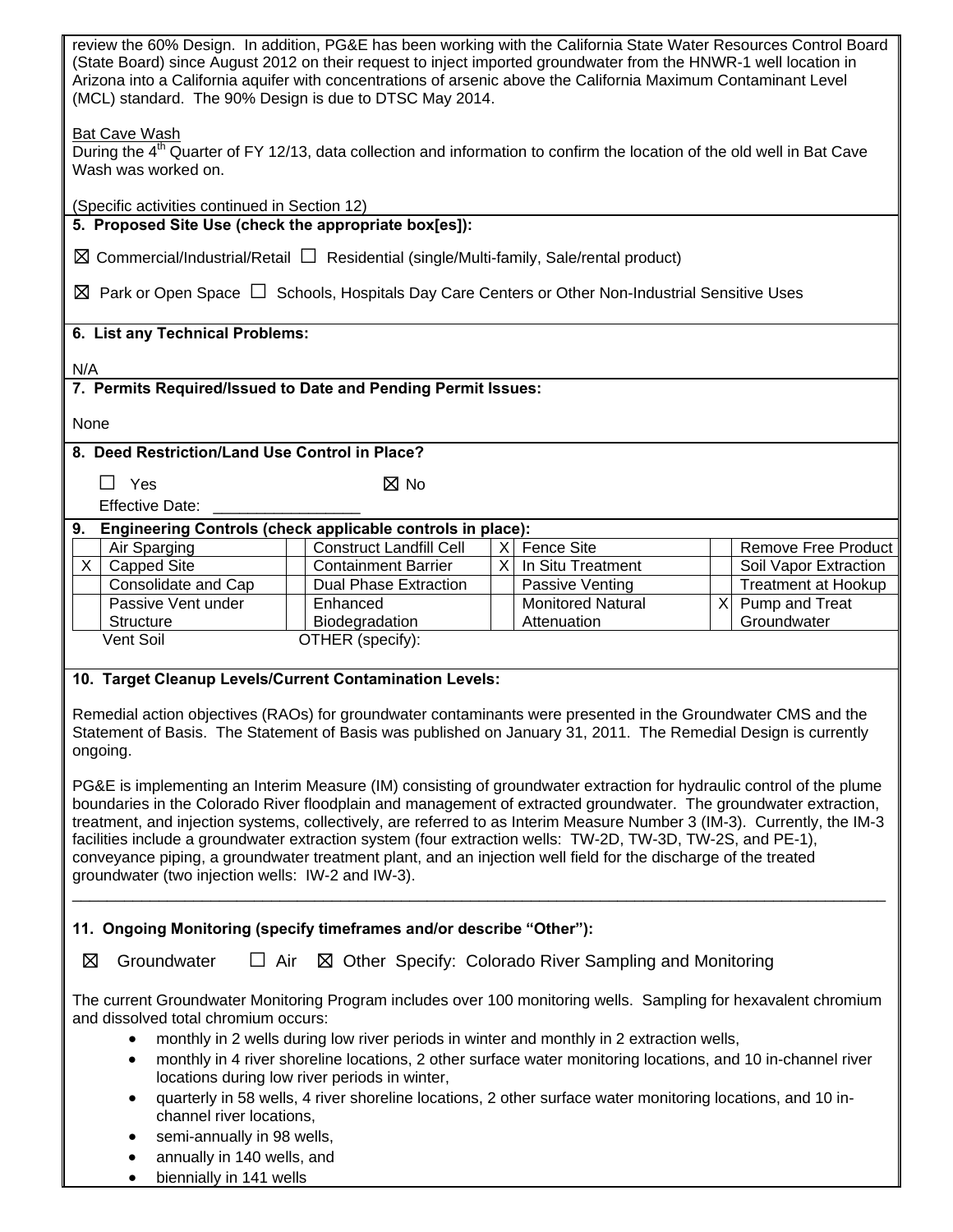The frequencies noted above apply to the Topock groundwater and surface water monitoring program, and do not include other monitoring programs such as for the in situ pilot studies.

### **12. Additional Comments or Issues – add additional pages as needed**

(Continued from Section 4)

Specific activities during FY 12/13 included the following:

#### Groundwater Remedy

On 11/30/12, PG&E requested a six-month extension for preparation of the Intermediate (60%) Groundwater Remedy Design. DTSC conditionally approved the extension request until 4/5/13. The Basis of Design Report/ Intermediate (60%) Design for the Final Groundwater Remedy was submitted for stakeholder review/comment on April 5, 2013. On May 29, 2013, the Fort Mojave Indian Tribe requested a 45-day extension to review the 60% design. DTSC and DOI approved the request for extension on June 21, 2013 until August 8, 2013 as requested.

#### Site Walks

- On June 5, 2013, DTSC lead a site walk to discuss key observation points with Tribes for both the Freshwater studies and the Soil EIR. During the site walk, participants also viewed select potential soil storage locations discussed at the May 21, 2013 meeting.
- On June 17, 2013, DTSC participated in a site walk to continue discussing the key observation points specific to the Soil EIR.

#### Surveys

- A wetlands and mature plants survey was conducted in Arizona in July 2012.
- Biological and Cultural Resources surveys at potential exploratory boring sites for a fresh water source began on October 2, 2012. Additional surveys for the freshwater sites were conducted during the week of December 10, 2012.
- Geophysical surveys were conducted the week of October 22, 2012 for the Evaluation of Alternative Freshwater Sources in the Topock Remediation Project Area.
- During March 12-15, 2013, a floristic survey was conducted to comply with an EIR mitigation measure for the groundwater remedy.
- A geophysical survey was conducted April 1-4, 2013 in preparation for the field work at the MW-38 cluster and old well reconnaissance.
- Biological Monitoring (and pre- and post-construction biological surveys) for MW-38 replacement in Bat Cave Wash occurred April 1 – June 5, 2013.
- During May 13-17, 2013, a Desert Tortoise survey was conducted to comply with an EIR mitigation measure for the Freshwater Investigation areas in Arizona.

#### **Wells**

- In July 2012, one new well was drilled in the East Ravine and Topock Compressor Station area.
- Salinity profiling of Key Wells and CMP Wells occurred October 23-25, 2012.
- DTSC conducted a comprehensive monitoring well inspection on February 14-15, 2013.
- Well repair and development at MW-38S was conducted April 18-22, 2013.
- Well replacement (over-drilling) at MW-38D was conducted May 13-17, 2013; well development occurred May 28-29, 2013.
- On June 19, 2013, DTSC provided an update to the TWG on the reconnaissance effort of the old well in Bat Cave Wash. Based on review of available data (geophysics, topos, and old photos), DTSC will direct PG&E to do some potholing based on the data collected/found topos. Field work is anticipated after the July TWG discussion.
- Packers were removed from wells MW-58BR and MW-64BR on January 14, 2013.
- During the  $4<sup>th</sup>$  quarter of FY 12/13, MW-38S/D well was repaired.

#### Monitoring Programs

- Baseline noise monitoring was conducted August 2-15, 2012. Winter Time Noise Monitoring setup occurred December 4-5, 2012.
- Annual Cultural Resources Monitoring field work was conducted November 5-7, 2012..
- PG&E is implementing the EIR Mitigation Monitoring and Report Program requirements appropriate to the design and planning stages of the Final Groundwater Remedy, and has been submitting quarterly compliance reports. EIR Mitigation Measures Compliance Reports for the Final Groundwater Remedy were submitted to DTSC on July 31, 2012, October 31, 2012, January 31, 2013, and April 30, 2013.
- Implementation of the groundwater and surface water monitoring program continued during FY 12/13.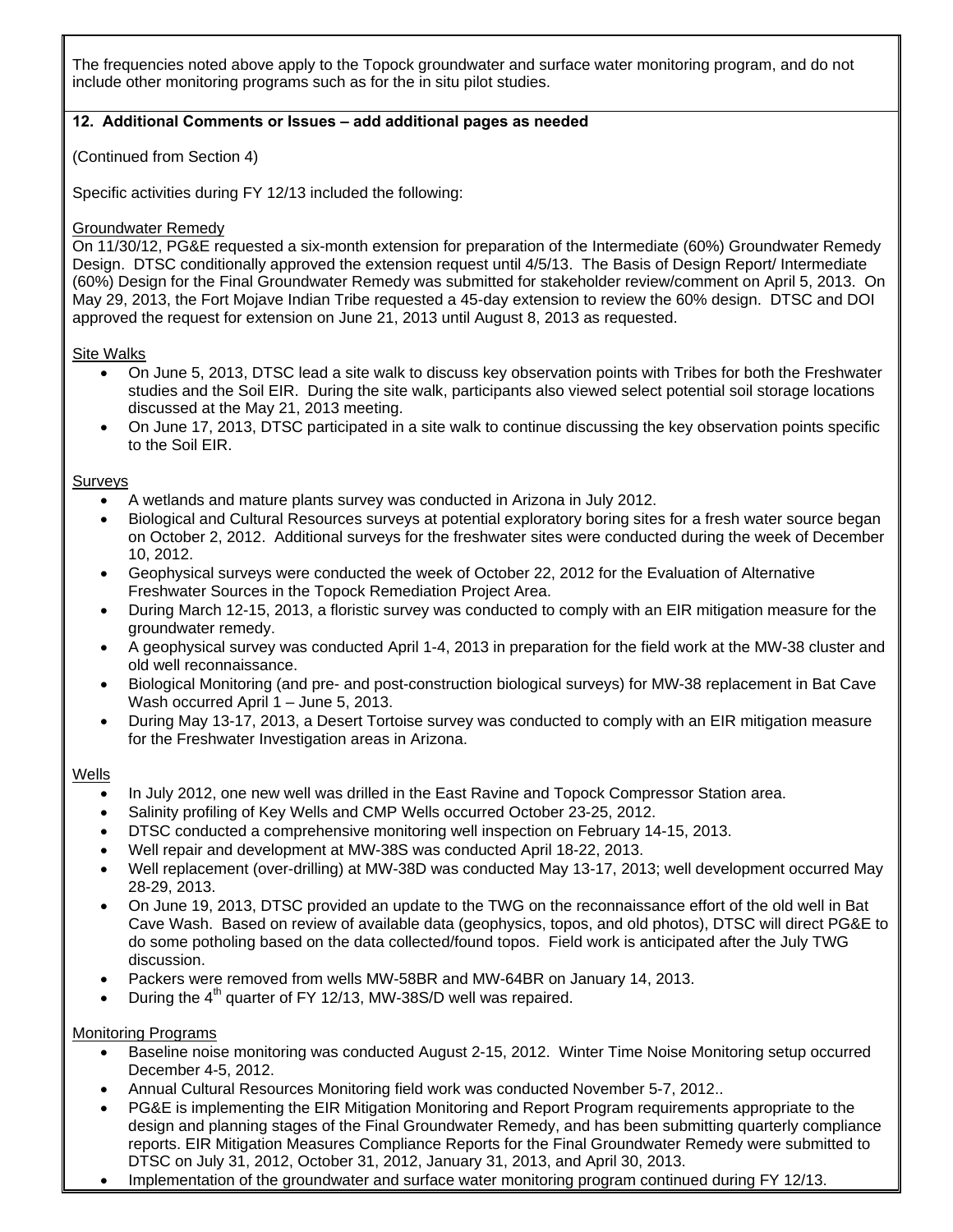Groundwater monitoring events took place on September 10 – October 3, 2012, November 5 – December 14, 2012, February 4 – March 14, 2013, and April 15 – May 16, 2013. Quarterly surface water monitoring events occurred on August 21-22, 2012, November 1-2, 20-12, March 5-6, 2013, and May 20-21, 2013.

- The field portion of a technical trial of sampling methods was completed in March 2013. The technical memorandum is planned for submittal during the  $1<sup>st</sup>$  quarter of FY 13/14. The technical trial included 3 consecutive groundwater monitoring events during the  $1<sup>st</sup>$ ,  $2<sup>nd</sup>$  and  $3<sup>rd</sup>$  quarters of FY 12/13.
- Post-test monitoring of the floodplain and upland in-situ pilot tests continued during FY 12/13. Both the Annual 2012 Floodplain in-situ pilot tests monitoring report and the Annual Upland in-situ pilot tests monitoring report were submitted on November 6, 2012.
- Groundwater annual salinity updates at GMP wells were completed during the 4<sup>th</sup> quarter of FY 12/13. Salinity updates at CMP wells were also completed during the  $4<sup>th</sup>$  quarter.

#### **INSTRUCTIONS FOR COMPLETING A STATUS REPORT**

**GENERAL:** This Status Report form is for use in communicating to Cal/EPA the activities of the Administering Agency and Support Agencies with respect to site investigation and remedial action. A Status Report should be co

California Environmental Protection Agency 1001 I Street, 25th Floor Site Designation Committee Sacramento, CA 95814

- 1. Date of Consultative Work Group Meeting and List of Attendees: List date(s) of Consultative Work Group<br>Meeting(s) that occurred during the year, including names of attendees followed by agency affiliation in parenthesis
- **2. Recent Public Comment/Participation:** List documents received in the year subject to public comment or public meetings/hearings held and what you did to provide for public participation.
- **3. Describe Known or Potential Areas of Concern:** Describe the site investigative or remedial activities occurring at the site and issues for the year.

#### **4. Current Phase of Action under the Site Designation Process**

List current phase of action corresponding to description provided below by assigning a number followed by an appropriate letter, if applicable (i.e. Work Plan Completed denote as level 3D).

| Number | Description                                                                           |
|--------|---------------------------------------------------------------------------------------|
|        | Administering Agency Designated                                                       |
| 2      | <b>First Consultative Meeting Completed</b>                                           |
| 3      | Levels of Action                                                                      |
|        | A - Preliminary Site Assessment Completed                                             |
|        | B - Site Investigation Completed                                                      |
|        | C - Feasibility Study Completed                                                       |
|        | D - Work Plan Completed                                                               |
|        | E - Cleanup Alternative Selected and Authorized                                       |
|        | F - Design of Cleanup Alternative Selected                                            |
|        | G - Implementation of Cleanup Alternative (give % complete)                           |
|        | H - Remediation Completed                                                             |
| 4      | Certificate of Completion Issued<br>(after concurrence by other interested agencies). |
|        |                                                                                       |

- **5. Proposed Site Use:** Check the appropriate box or boxes which describe the planned use for the site:
- (1) Commercial/Industrial/Retail; (2) Residential (single/multi-family, sale/rental product); (3) Park or Open space;
	- (4) Schools, Hospitals, Day Care Centers or Other Non-residential Sensitive Uses.
- **6. List any Technical Problems:** Describe any technical issues impeding site investigative or cleanup activities.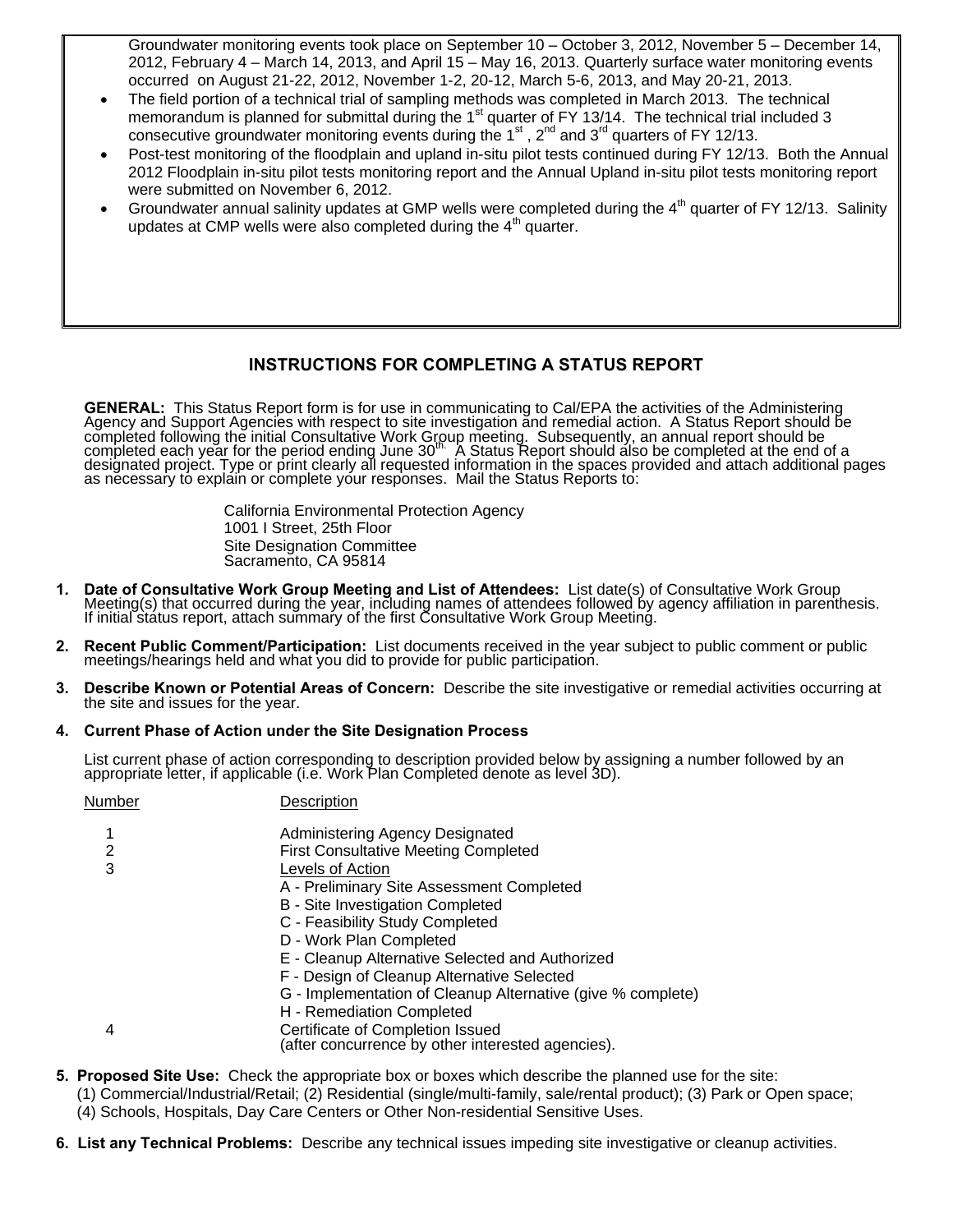- 7. Permits Required/Issued to Date and Pending Permit Issues: List any permits currently being required and/or issued by the Administering or Support Agency. List any permits currently pending approval and any requirements
- **8**. **Deed Restrictions/Land Use Controls:** Check applicable box and specify the date if the response is "yes."
- **9**. **Cleanup Levels:** Specify current contamination levels and proposed target cleanup levels for major contaminants.
- **10. Ongoing Monitoring:** Check the appropriate box(es) and/or specify any other type of ongoing monitoring that is in place. Specify approximate timeframes (using months/years) for monitoring, i.e., 11/06 1/10
- **11. Oversight Agency Costs Reimbursed to Date:** For the project, list agency, amount reimbursed followed by pending reimbursement in parenthesis, and brief description of services provided by each agency.
- 12. Additional Comments or Issues: If needed, attach additional sheets to describe any important issues not<br>previously addressed above such as issues discussed at last Consultative Work Group Meeting. In the event the<br>proj report.

Cal/EPA -- Site Designation Committee -- Status Report Form 5/06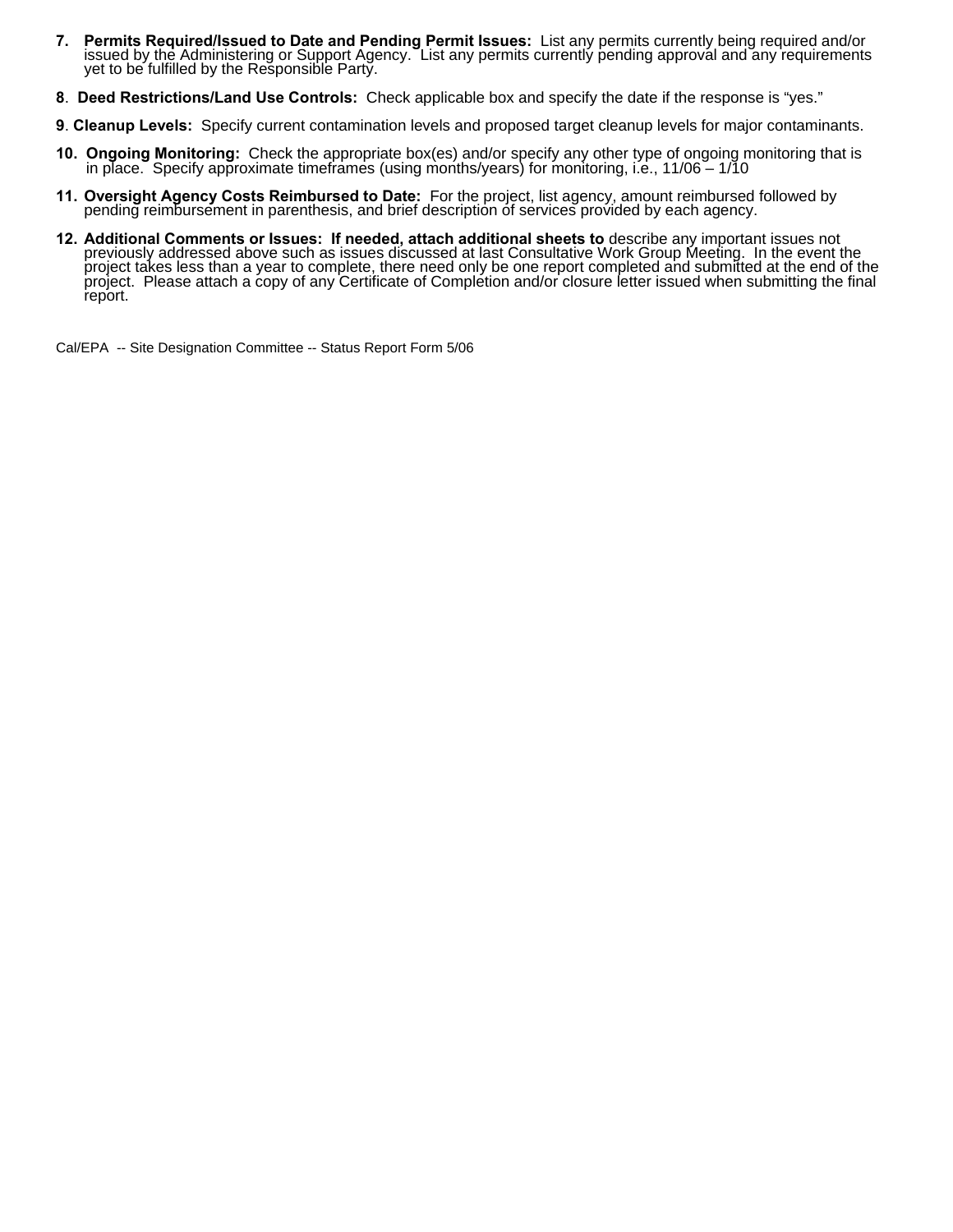# **PG&E Topock Compressor Station Annual Status Report July 2012 – June 2013**

# **ATTACHMENT A – Dates of Meetings and Lists of Attendees (Agencies)**

# **July 17, 2012 – Clearinghouse Task Force Face‐to‐Face Meeting**

Attendees: Department of Toxic Substances Control (DTSC): Yolanda Garza, Mona Bontty, Jacqueline Martinez; Pacific Gas and Electric (PG&E): Sheryl Bilbrey, Stephanie Isaacson (via telephone); ; CH2M Hill on behalf of PG&E (CH2M Hill): Christina Hong; Arcadis on behalf of PG&E (Arcadis): Lisa Cope, Lisa Kellogg; Keadjian on behalf of PG&E (Keadjian): Ed Moser, Kim Diamond; U.S. Department of Interior (DOI): Pam Innis; Metropolitan Water District (MWD); Chemehuevi Indian Tribe (CIT): Steven Escobar, Thomas Pradetto; Colorado River Indian Tribes (CRITs): Doug Bonamici (via telephone); Fort Mojave Indian Tribe (FMIT): Nora McDowell‐ Antone; Hualapai Indian Tribe: Dawn Hubbs; ECR: Caelan McGee

# **August 21, 2012 – Clearinghouse Task Force Face‐to‐Face Meeting**

**Attendees:** DTSC: Karen Baker, Yolanda Garza, Jacqueline Martinez, Aaron Yue (via telephone); PG&E: Glenn Caruso, Sheryl Bilbrey (via telephone), Yvonne Meeks (via telephone), Stephanie Isaacson (via telephone); Arcadis: Lisa Cope; Keadjian: Ed Moser, Kim Diamond (via telephone); CH2M Hill: Christina Hong (via telephone); Metropolitan Water District (MWD): Bart Koch, Eddie Rigdon, Maria Lopez; US Bureau of Land Management (BLM): Cathy Wolff‐ White: ECR: JR Bluehouse; CRITs: Doug Bonamici (via telephone); Hargis & Associates for FMIT (H&A): Leo Leonhart; Technical Review Committee (TRC): Margaret Eggers (via telephone)

# **September 18, 2012 – Clearinghouse Task Force Face‐to‐Face Meeting**

**Attendees:** DTSC: Yolanda Garza, Jacqueline Martinez, Aaron Yue (via telephone); USDOI: Pam Innis; MWD: Eddie Rigdon; PG&E: Glenn Caruso, Sheryl Bilbrey, Yvonne Meeks; Arcadis: Lisa Kellogg; Keadjian: Ed Moser, Kim Diamond; CH2M Hill: Christina Hong; BLM: Cathy Wolff‐ White: ECR: JR Bluehouse; CIT: Steven Escobar, Tom Pradetto; Hualapai: Dawn Hubbs; CRITs: Doug Bonamici, Howard Magill (via telephone), Jemake Welsh (via telephone); FMIT: Nora McDowell‐Antone; H&A: Leo Leonhart; Technical Review Committee (TRC): Margaret Eggers

# **October 16, 2012 – Clearinghouse Task Force Face‐to‐Face Meeting**

**Attendees:** DTSC: Karen Baker, Yolanda Garza, Jacqueline Martinez; DOI: Pam Innis; BLM: Cathy Wolff‐White; PG&E: Yvonne Meeks, Sheryl Bilbrey, Stephanie Isaacson (via telephone); Arcadis: Lisa Micheletti‐Cope, Lisa Kellogg; Keadjian: Kim Diamond, Ed Moser (via telephone); MWD: Bart Koch, Maria Lopez; TRC: Margaret Eggers; Cocopah: Kendra Morton; Hualapai: Dawn Hubbs; FMIT: Nora McDowell‐Antone; H&A: Leo Leonhart; CIT: Tom Pradetto; CRITs: Doug Bonamici;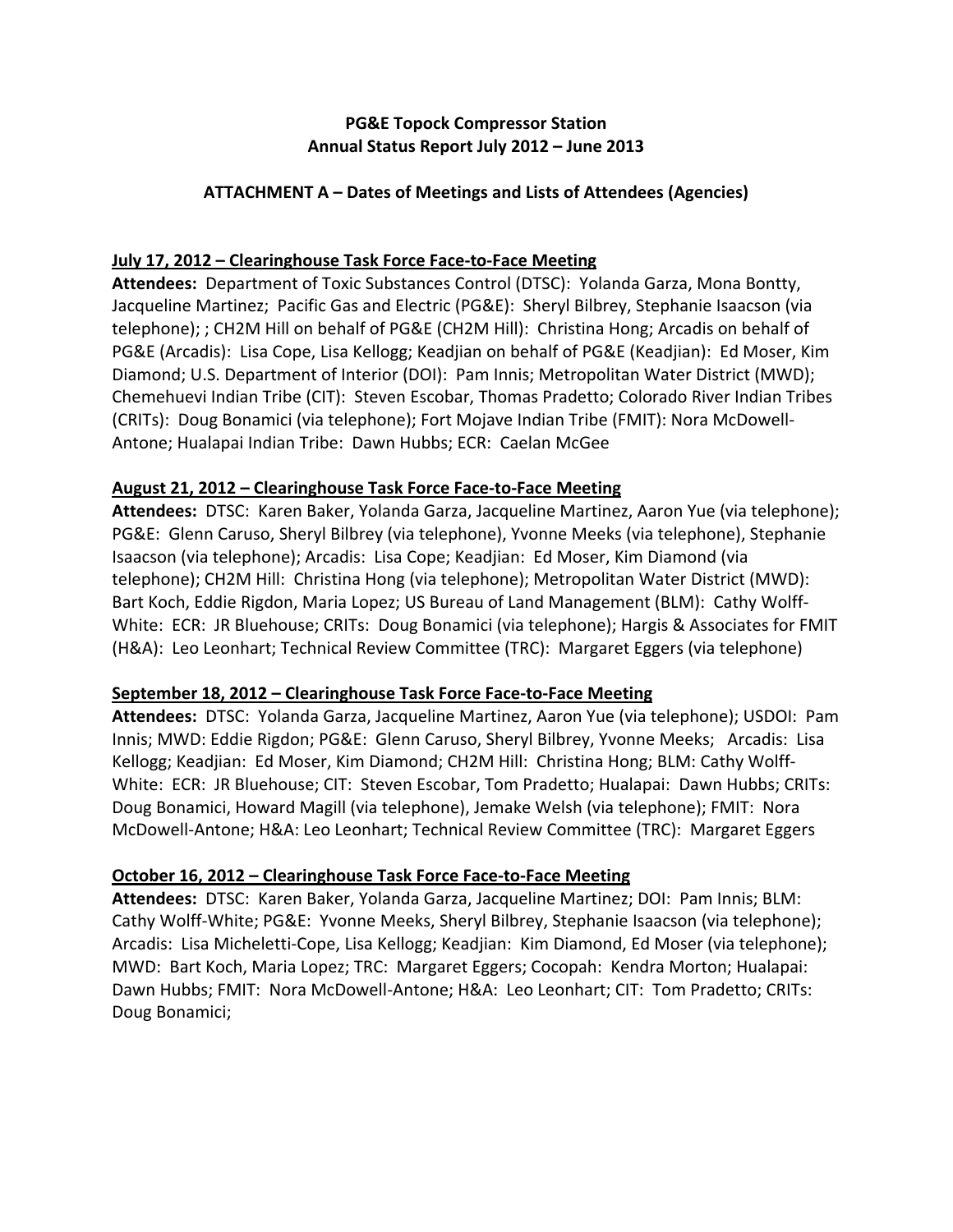### **October 17, 2012 – Consultative Work Group Face‐to‐Face Meeting**

Attendees: DTSC: Karen Baker, Aaron Yue, Yolanda Garza, Nancy Bothwell, Jose Marcos, Jacqueline Martinez, Chris Guerre (via telephone), Lori Hare (via telephone); ESA: Monica Strauss, Bobbette Biddulph, Addie Farrell (via telephone); California Regional Water Quality Control Board (CRWQCB): Robert Perdue; State Water Resource Control Board (SWRCB): Tom Vandenberg; Colorado River Board of California (CRB): Lindia Liu (via telephone); PG&E: Sheryl Bilbrey, Yvonne Meeks, Curt Russell, Juan Jayo; CH2M Hill: Christina Hong, Martin Barackman (via telephone); Arcadis: Lisa Cope, Lisa Kellogg, Frank Lenzo; Keadjian: Ed Moser, Kim Diamond; BLM: George Shannon, Cathy Wolff‐White; U.S. Bureau of Reclamation (BOR): Jeff Smith, Mark Slaughter; DOI: Pam Innis; U.S. Environmental Protection Agency (EPA): Mitch Kaplan (via telephone); U.S. Fish and Wildlife Service (USFWS): Carrie Marr; MWD: Bart Koch, Maria Lopez, Eddie Rigdon; Arizona Department of Environmental Quality (ADEQ): Danielle Taber (via telephone), Julie Hoffman (via telephone); CIT: Thomas Pradetto; Cocopah Indian Tribe: Kendra Morton; CRITs: Doug Bonamici, Howard Magill; FMIT: Nora McDowell‐Antone, Leo Leonhart (H&A), Steven McDonald (Law Office of Steven P. McDonald, LC), Courtney Coyle (Legal Counsel), Michael Sullivan (via telephone); Fort Yuma‐Quechan Tribe: Chase Choate; Hualapai Indian Tribe: Dawn Hubbs, Bennett Jackson; Quechan Indian Nation: John Bathke, , Daniel Golding, Preston Arrowweed (Quechan Elder); TRC: Margaret Eggers, Win Wright, Robert Prucha, Charlie Schlinger

# **December 4, 2012 – Clearinghouse Task Force Face‐toFace Meeting**

**Attendees:** DTSC: Karen Baker, Yolanda Garza; PG&E: Yvonne Meeks, Glen Caruso; CH2M Hill: Christina Hong, Martin Barackman (via telephone); Arcadis: Lisa Cope, Lisa Kellogg; Keadjian: Ed Moser (via telephone), Kim Diamond (via telephone); USDOI: Pam Innis (via telephone); MWD: Eddie Rigdon (via telephone); CIT: Steven Escobar; FMIT: Nora McDowell‐Antone, Felton Bricker, Sr., Melvin Holmes; H&A: Leo Leonhart; Hualapai Indian Tribe: Dawn Hubbs (via telephone); TRC: Margaret Eggers

#### **January 15, 2013 – Clearinghouse Task Force Face‐toFace Meeting**

**Attendees:** DTSC: Karen Baker, Jacqueline Martinez, Yolanda Garza; PG&E: Yvonne Meeks, Sheryl Bilbrey, Glenn Caruso; CH2M Hill: Christina Hong; Arcadis: Lisa Cope, Lisa Kellogg; Keadjian: Ed Moser; USDOI: Pamela Innis; CRIT: Howard Magill, Doug Bonamici; FMIT: Nora McDowell‐Antone; H&A: Leo Leonhart; TRC: Margaret Eggers; Phone: Hualapai: Dawn Hubbs, Loretta Jackson‐Kelly; ECR: JR Bluehouse

# **January 16, 2013 – Consultative Work Group Face‐to‐Face Meeting**

Attendees: DTSC: Karen Baker, Aaron Yue, Yolanda Garza, Jacqueline Martinez, Nancy Bothwell (via telephone), Jose Marcos (via telephone), Chris Guerre (via telephone), Lori Hare (via telephone); ESA: Bobbette Biddulph, Addie Farrell, Monica Strauss, Candace Ehringer ; CRB: Lindia Liu (via telephone); PG&E: Sheryl Bilbrey, Yvonne Meeks, Curt Russell, Juan Jayo, Andrea Hogan (Outside Legal Counsel), Valisa Nez, Virginia Strohl, Glen Riddle; CH2M Hill: Christina Hong; Arcadis: Lisa Cope, Lisa Kellogg, Frank Lenzo; Keadjian: Ed Moser; BLM: George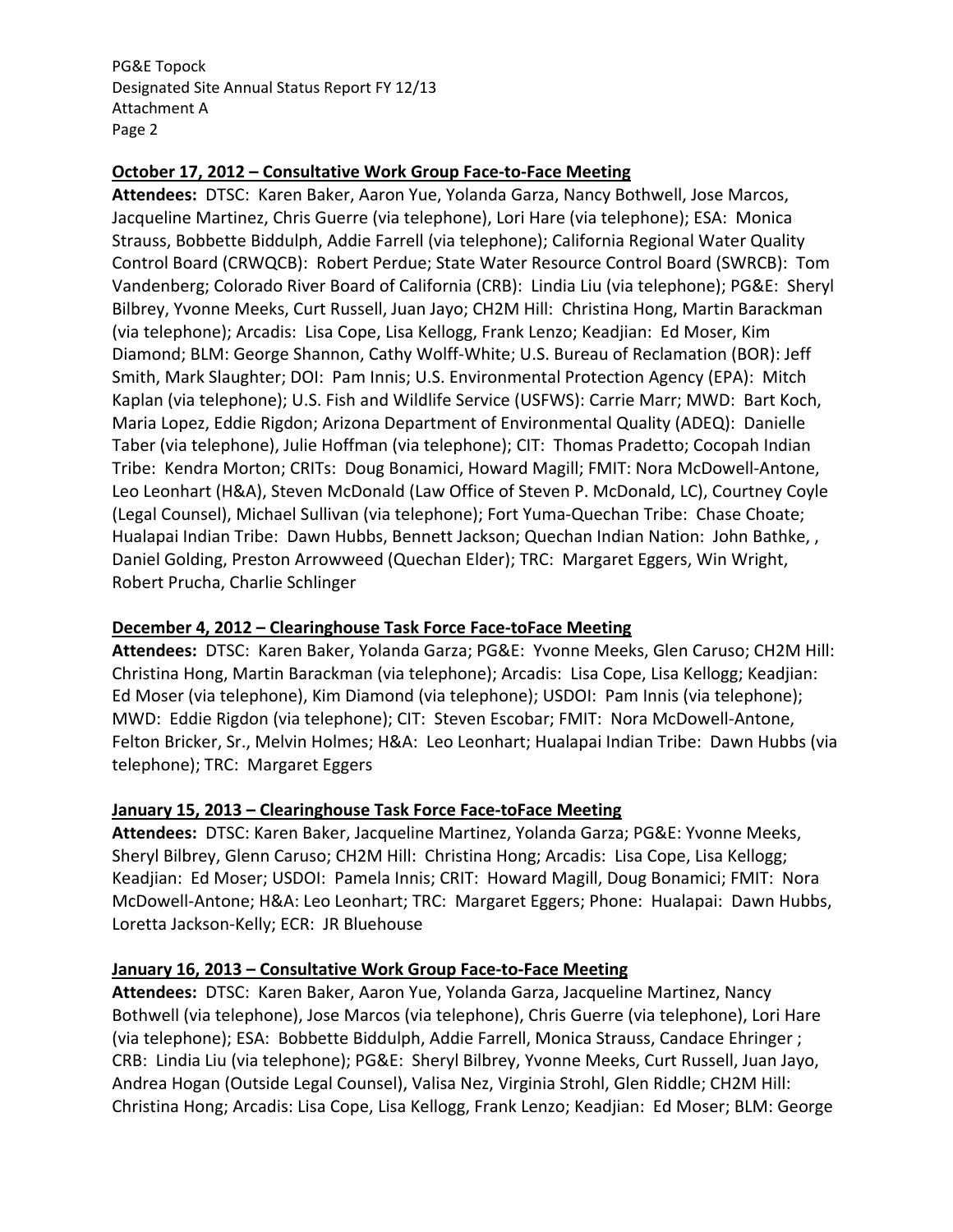Shannon, Roxi Trost; BOR: Jeff Smith, Mark Slaughter, Marc Maynard; DOI: Pam Innis, Casey Padgett, Melissa Papasavvas; Summit Technical Resources, Inc (on behalf of DOI): Michael Anderson; EPA: Mitch Kaplan (via telephone); California Department of Fish and Wildlife (DFW): Victoria Chau; MWD: Maria Lopez; ADEQ: Danielle Taber; Mojave County Department of Public Health (DPH): Rachel Patterson, Anna Scherzer; CIT: Ron Escobar; CRITs: Doug Bonamici, Howard Magill; FMIT: Nora McDowell‐Antone, Michael Sullivan, Leo Leonhart (H&A),Courtney Coyle (Legal Counsel), Hualapai Indian Tribe: Dawn Hubbs, Peter Bungart, Carrie Cannon, Loretta Jackson‐Kelly, Dean Suagee; Technical Review Committee (TRC): Margaret Eggers, Robert Prucha, Eric Rosenblum, Charlie Schlinger, Win Wright

## **January 17, 2013 – Technical Work Group – Face‐to‐Face Meeting**

**Attendees:** DTSC: Chris Guerre, Yolanda Garza, Aaron Yue; PG&E: Yvonne Meeks, Glen Riddle, Curt Russell, Glenn Caruso, Valisa Nez; Arcadis: Lisa Kellogg, Frank Lenzo, Virginia Strohl; CH2M Hill: Christina Hong, Mike Cavaliere, Martin Barackman USBOR: Jeffery Smith; DOI: Pam Innis; DOI Consultant: Michael Anderson, Rick Newell; DFW: Victoria Chau; ADEQ: Danielle Taber; MWD: Maria Lopez; TRC: Margaret Eggers, Charlie Schlinger, Eric Rosenblum, Win Wright, Bob Prucha; CIT: Ron Escobar; CRITs: Howard Magill; FMIT: Michael Sullivan, Leo Leonhart (H&A); Hualapai: Peter Bungart

#### **February 19, 2013 – Clearinghouse Task Force Face‐toFace Meeting**

**Attendees:** DTSC: Karen Baker, Yolanda Garza; PG&E: Yvonne Meeks, Sheryl Bilbrey, Glenn Caruso; Arcadis: Lisa Cope, Lisa Kellogg; Keadjian: Ed Moser; USDOI: Pam Innis; MWD: Eddie Rigdon; CRITs: Howard Magill; CIT: Tom Pradetto; FMIT: Nora McDowell‐Antone; H&A: Leo Leonhart; Hualapai: Dawn Hubbs; TRC: Margaret Eggers

#### **February 20, 2013 – Technical Work Group – Face‐to‐Face Meeting**

**Attendees:** DTSC: Chris Guerre, Karen Baker; PG&E: Curt Russell, Valisa Nez, Glenn Caruso, Virginia Strohl, Yvonne Meeks; Arcadis: Michael Hay (via telephone), Ben Whirl (via telephone), Frank Lenzo, Maray Gentile, Jon Rollon, Lisa Kellogg; CH2M Hill: Brian Schroth, Mike Cavaliere, Martin Barackman; DOI: Pam Innis; DOI Consultant: Michael Anderson, Rick Newill; DFW: Victoria Chau; ADEQ: Danielle Taber (via telephone); CRB: Lindia Liu (via telephone); TRC: Margaret Eggers, Charlie Schlinger, Eric Rosenblum (via telephone), Win Wright; CIT: Tom Pradetto (via telephone), Steven Escobar; Hualapai: Dawn Hubbs; FMIT: Nora McDowell‐ Antone, Leo Leonhart (H&A); CRITs: Howard Magill

# **March 19, 2013 – Clearinghouse Task Force Face‐to‐Face Meeting**

**Attendees:** DTSC: Karen Baker, Yolanda Garza; DOI: Pam Innis (via telephone); MWD: Eddie Rigdon; PG&E: Glenn Caruso, Sheryl Bilbrey, Yvonne Meeks (via telephone); Arcadis: Lisa Kellogg, Lisa Cope; CH2M Hill: Christina Hong; Keadjian: Ed Moser (via telephone); TRC: Margaret Eggers; CRITs: Doug Bonamici, Howard Magill; Chemehuevi: Steven Escobar, Tom Pradetto; Hualapai: Dawn Hubbs; FMIT: Nora McDowell‐Antone, H&A: Leo Leonhart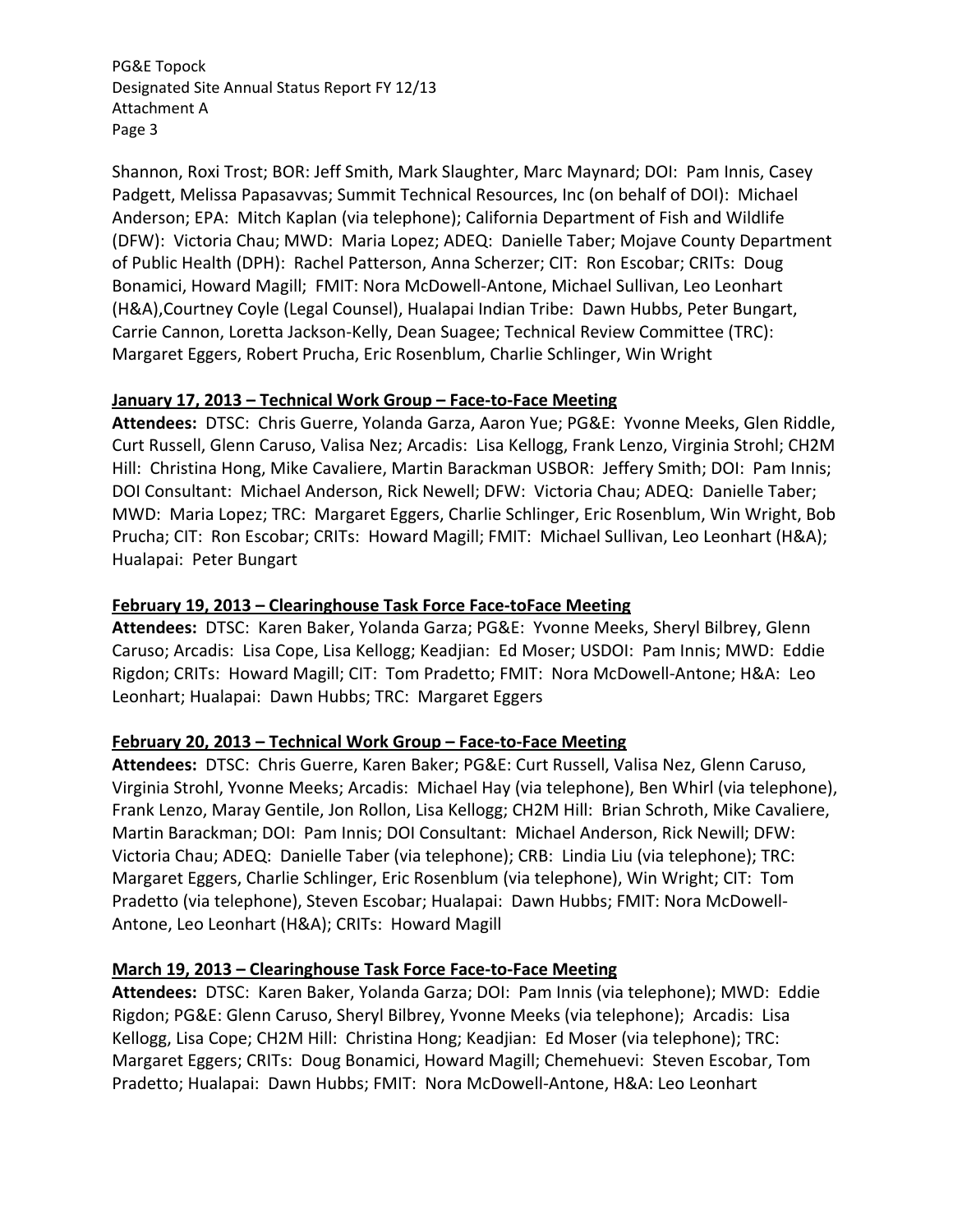### **March 20, 2013 – Technical Work Group – Face‐to‐Face Meeting**

**Attendees:** DTSC: Chris Guerre, Karen Baker, Aaron Yue, Yolanda Garza, Jose Marcos; ESA: Candace Ehringer, Monica Strauss; CDFW: Victoria Chau; USBOR: Jeffery Smith; MWD: Maria Lopez (PM); PG&E: Glenn Caruso, Curt Russell, Yvonne Meeks (by phone), Virginia Strohl (by phone); Arcadis: Lisa Kellogg, Frank Lenzo, Valisa Nez, Ben Wuerl, Paul Tjoghs (PM), John Baxter (PM), John Porcella (PM); CH2M Hill: Christina Hong, Jamie Eby, Keith Sheets; DOI: Mike Anderson, Pam Innis (by phone); CRB: Lyndia Liu (by phone); TRC: Margaret Eggers, Bob Prucha, Eric Rosenblum; CIT: Tom Pradetto, Steven Escobar; CRITs: Howard Magill; Hualapai: Dawn Hubbs; FMIT: Nora McDowell‐Antone; H&A: Leo Leonhart; TRC: Win Wright, Charlie Schlinger

## **April 16, 2013 – Clearinghouse Task Force – Face‐to‐Face Meeting**

Attendees: DTSC: Karen Baker, Yolanda Garza; CIT: Tom Pradetto; Cocopah: Edgar Castillo, Jill McCormick; CRITs: Doug Bonamici, Howard Magill; FMIT: Nora McDowell‐Antone; H&A: Leo Leonhart; Hualapai: Dawn Hubbs, Loretta Jackson‐Kelly; DOI: Pam Innis; BLM: Amanda Dobson; MWD: Eddie Rigdon, Maria Lopez; PG&E: Glenn Caruso, Stephanie Isaacson; CH2M Hill: Christina Hong; Arcadis: Lisa Micheletti‐Cope, Lisa Kellogg; Keadjian: Ed Moser; TRC: Margaret Eggers

## **April 17, 2013 – Consultative Work Group – Face‐to‐Face Meeting**

**Attendees:** DTSC: Karen Baker, Aaron Yue, Yolanda Garza, Chris Guerre, Isabella Alasti, Jose Marcos (via telephone), Lori Hare (via telephone); ESA: Bobbette Biddulph, Candace Ehringer, Monica Strauss, Addie Farrell (via telephone); SWRCB: Tom Vandenberg (via telephone); CRB: Lindia Liu (via telephone); PG&E: Yvonne Meeks, Juan Jayo, Glenn Caruso, Valisa Nez, Glen Riddle, Virginia Strohl; CH2M Hill: Christina Hong, Mike Cavaliere, Lee Odell; Arcadis: Lisa Micheletti‐Cope, Lisa Kellogg, Ben Wuerl, Janis Lutrick (via telephone), Michele Kinaan (ETIC Eng.), Gretchen Cox (Blair, Church & Flynn Consulting Eng.); Keadjian: Ed Moser; USBOR: Jeff Smith (via telephone); USDOI: Pam Innis; Herndon on behalf of DOI (Herndon): Christine Herndon; Summit Technical Resources on behalf of DOI (Summit): Michael Anderson; USFWS: Carrie Marr, Linda Miller; CDFW: Victoria Chau; MWD: Maria Lopez, Eddie Rigdon; ADEQ: Danielle Taber (via telephone); Mojave County: Rebecca Bramlett; CIT: Thomas Pradetto; Cocopah Indian Tribe: Edgar Castillo, Jill McCormick; CRIT: Doug Bonamici, Howard Magill; FMIT: Nora McDowell‐Antone, Leo Leonhart (H&A), Courntey Coyle (Legal Rep) (via telephone), Michael Sullivan (via telephone); Hualapai Indian Tribe: Dawn Hubbs, Loretta Jackson‐Kelly; TRC: Win Wright, Margaret Eggers, Robert Prucha, Eric Rosenblum, Charlie Schlinger

# **April 18, 2013 – Technical Work Group – Face‐to‐Face Meeting**

**Attendees:** DTSC: Chris Guerre, Karen Baker, Aaron Yue, Yolanda Garza; ESA on behalf of DTSC: Candace Ehringer, Monica Strauss; CDFW: Victoria Chau, Carrie Marr; MWD: Maria Lopez, Eddie Rigdon; PG&E: Glenn Caruso, Yvonne Meeks, Virginia Strohl, Valisa Nez; Arcadis: Lisa Kellogg, Ben Wuerl, John Baxter; CH2M Hill: Mike Cavaliere, Martin Barackman, Christina Hong, John Porcella; DOI: Mike Anderson, Pam Innis; Herndon: Christine Herndon; TRC: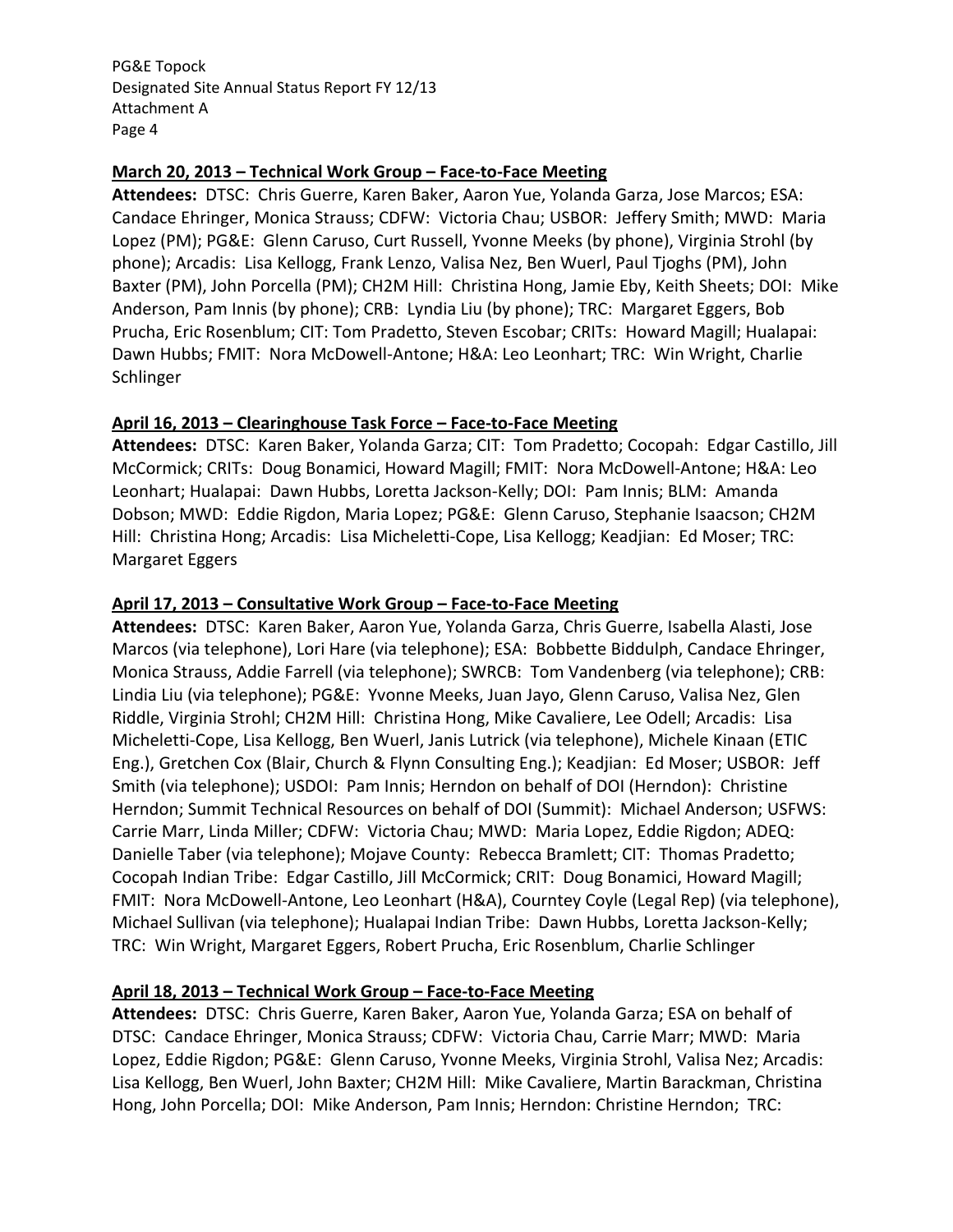Margaret Eggers, Win Wright, Charlie Schlinger, Eric Rosenblum; Bob Prucha; CIT: Steven Escobar; Cocopah: Jill McCormick, Edgar Castillo; CRITs: Howard Magill; Hualapai: Dawn Hubbs; FMIT: Nora McDowell‐Antone; H&A for FMIT: Leo Leonhart, Jim Schwall, Shayne Koppas; CSUN for FMIT: Michael Sullivan

# **May 21, 2013 – Clearinghouse Task Force Face‐to‐Face Meeting**

**Attendees:** DTSC: Karen Baker, Yolanda Garza; Cocopah: Edgar Castillo (via telephone); CRITs: Doug Bonamici, Howard Magill; FMIT: Nora McDowell‐Antone; Hualapai: Dawn Hubbs; DOI: Pam Innis; BLM: Amanda Dobson, Kim Liebhauser; MWD: Eddie Rigdon; PG&E: Yvonne Meeks, Stephanie Isaacson; CH2M Hill: Christina Hong; Arcadis: Lisa Micheletti‐Cope, Lisa Kellogg; Keadjian: Ed Moser (via telephone); TRC: Margaret Eggers

# **May 22, 2013 – Geo/Hydro Technical Work Group – Face‐to‐Face Meeting**

**Attendees:** DTSC: Karen Baker, Yolanda Garza, Chris Guerre (via telephone), Aaron Yue (via telephone), Jose Marcos (via telephone); DOI: Pam Innis, Mike Anderson (consultant); GRB Environmental on behalf of DOI: Richard Barbour; USBOR: Jeffery Smith; USBLM: George Shannon, Kim Liebhauser, Amanda Dodson; CDFW: Victoria Chau, Linda Miller (via telephone), Carrie Marr (via telephone); CRB: Lindia Liu (via telephone), SWRCB: Tom Vandenberg (via telephone); PGE: Valisa Nez, Glen Riddle, Yvonne Meeks, Virginia Strohl, Curt Russell; Arcadis: Lisa Kellogg, Ben Wuerl, Frank Lenzo; CH2M Hill: Christina Hong, Martin Barackman, John Porcella, Keith Sheets, Jim Schwall (via telephone), Mike Cavalier (via telephone); CRITs: Howard Magill; FMIT: Nora McDowell‐Antone, Leo Leonhart (H&A); TRC: Eric Rosenblum, Charlie Schlinger, Win Wright, Bob Prucha, Margaret Eggers; Hualapai: Dawn Hubbs; Cocpah: Edgar Castillo (via telephone)

# **June 18, 2013 – Clearinghouse Task Force Face‐to‐Face Meeting**

Attendees: DTSC: Karen Baker, Aaron Yue (via telephone); CIT: Steven Escobar, Tom Pradetto; CRITs: Doug Bonamici (via telephone), Howard Magill; FMIT: Nora McDowell‐Antone, Leo Leonhart; Hualapai: Dawn Hubbs; DOI: Pam Innis (via telephone); BLM: Kim Liebhauser; MWD: Eddie Rigdon; PG&E: Yvonne Meeks (via telephone), Stephanie Isaacson, Glenn Caruso; CH2M Hill: Christina Hong; Arcadis: Lisa Micheletti‐Cope, Lisa Kellogg; Keadjian: Ed Moser (via telephone); TRC: Margaret Eggers

# **June 19, 2013: – Geo/Hydro Technical Work Group – Face‐to‐Face Meeting**

**Attendees:** DTSC: Chris Guerre, Karen Baker, Aaron Yue (via telephone), Jose Marcos (via telephone); DOI: Pam Innis (via telephone), Consultants to DOI: Mike Anderson, Rich Barbour (via telephone); HSG for DOI: Christine Herndon, Anne Twomey, Amber Taschereau; USBR: Jeff Smith; CRB: Lindia Liu; MWD: Maria Lopez (via telephone); MWD Consultant: Eric Fordham; PG&E: Curt Russell, Glen Riddle, Valisa Nez, Glenn Caruso, Yvonne Meeks (via telephone); CH2M Hill: Jay Piper, Christina Hong, Martin Barackman, Keith Sheets, Mike Cavalier (via telephone), John Porcella (via telephone); Arcadis: Frank Lenzo, Lisa Cope, Ben Wuerl, Margaret Gentile, Jonathan Baxter (via telephone); CIT: Steven Escobar, Tom Pradetto; CRITs: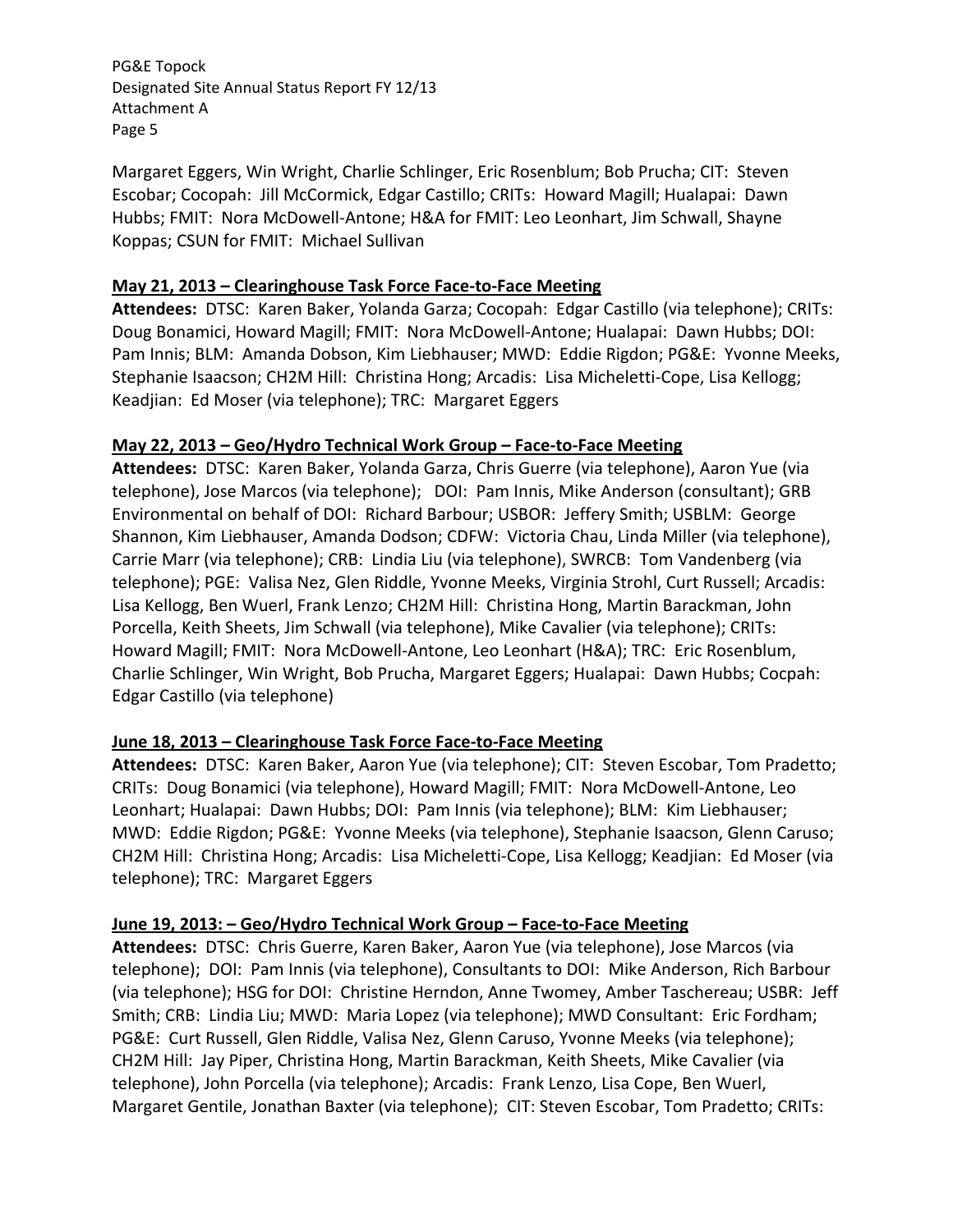Howard Magill; FMIT: Nora McDowell‐Antone; FMIT Consultant: Michael Sullivan; Hualapai: Dawn Hubbs; TRC: Margaret Eggers, Charlie Schlinger, Bob Prucha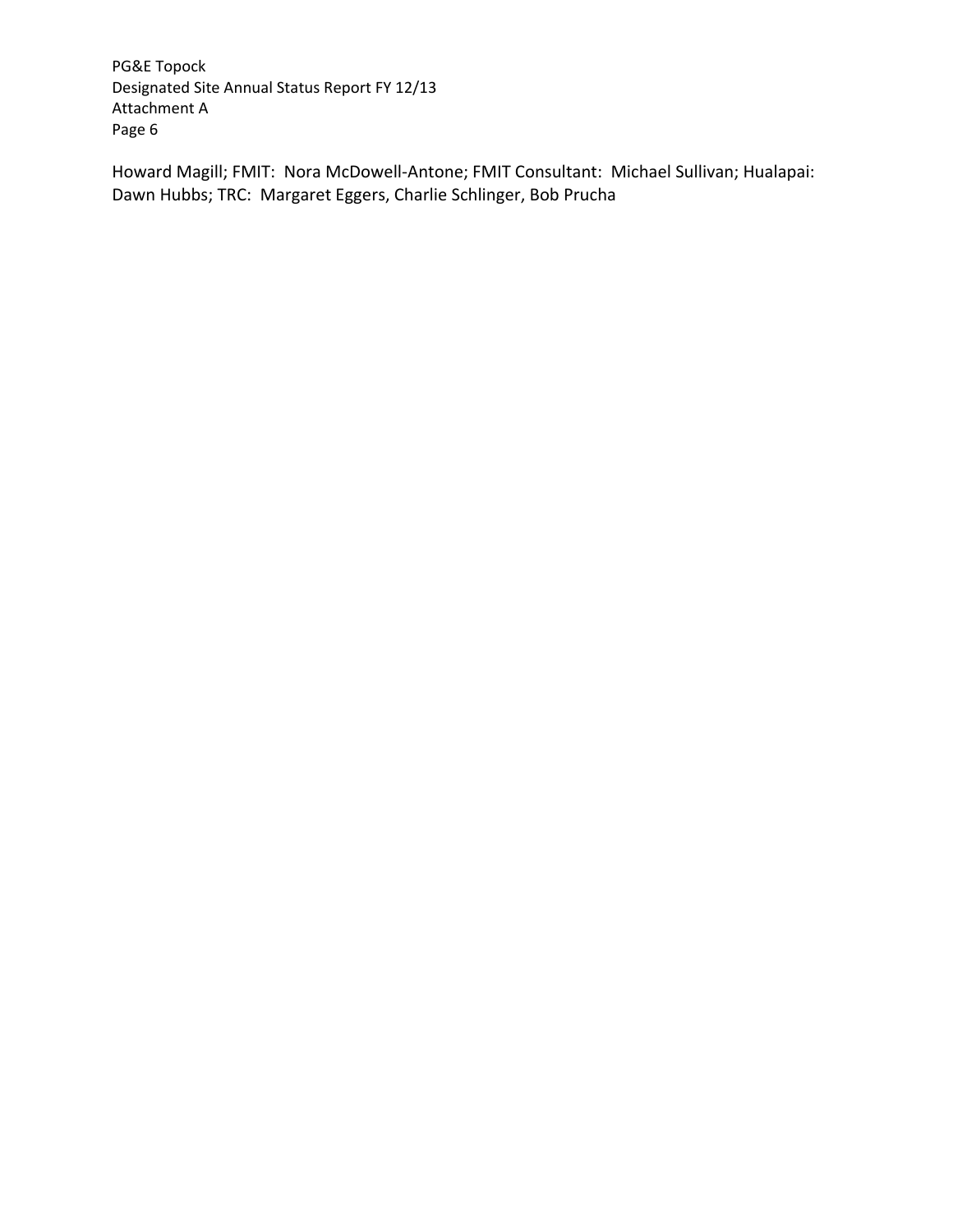# **PG&E Topock Compressor Station Annual Status Report July 2012 – June 2013**

### **ATTACHMENT B – Invitees to Consultative Work Group Meetings**

## **October 17, 2012 – Consultative Work Group Face‐to‐Face Meeting**

**Invited:** Arizona Department of Environmental Quality (ADEQ), California Department of Fish and Game (CDFG), California Regional Water Quality Control Board (CRWQCB), State Water Resources Control Board (SWRCB), Chemehuevi Indian Tribe (CIT), Cocopah Indian Tribe, Colorado River Board (CRB), Colorado River Indian Tribes (CRITs), Department of Toxic Substances Control (DTSC) and their consultants Environmental Science Applications (ESA), Eggers Environmental, EN3 Professionals, LLC, Fort Mojave Indian Tribe (FMIT) and their consultants Hargis and Associates (H&A), Legal Reps. Held & Palmer and Law Offices of Steven McDonald, Fort Yuma Quechan Indian Tribe, Havasupai Indian Tribe, HDR Engineering, Inc., Hualapai Indian Tribe, Integrated Hydro Systems, LLC, Metropolitan Water District (MWD), Mohave County Department of Public Health (DPH), Office of Historic Prevention (OHP), US Public Health Service ‐ Indian Health Services (IHS), Pacific Gas & Electric Company (PG&E) and their consultants Arcadis, CH2M Hill, Law Offices of J. Drew Page, Lucas Advocates; Rosenblum Environmental, San Diego County Water (SDCWA), Senator Feinstein's Office, Southwest Hydro‐ Logic, Torres‐Martinez Desert Cahuilla Indian Tribe, Twenty‐Nine Palms Indian Tribe, US Bureau of Indian Affairs, US Bureau of Land Management (BLM), US Department of Interior (USDOI) and their consultants Herndon Solutions Group (HSG), Summit Technical Resources, Inc. (Summit), US Bureau of Reclamation (USBOR), US Fish and Wildlife Service (USFWS), US Environmental Protection Agency (USEPA), Yavapai Prescott Indian Tribe

#### **January 16, 2013 – Consultative Work Group Face‐to‐Face Meeting**

**Invited:** ADEQ, CDFG, CRWQCB, SWRCB, CIT, Cocopah Indian Tribe, CRB, CRITs, DTSC and their consultants ESA, Eggers Environmental, EN3 Professionals, LLC, FMIT and their consultants H&A, Legal Reps. Held & Palmer and Law Offices of Steven McDonald, Fort Yuma Quechan Indian Tribe, Havasupai Indian Tribe, HDR Engineering, Inc., Hualapai Indian Tribe, Integrated Hydro Systems, LLC, MWD, US Public Health Service – IHS, PG&E and their consultants Arcadis, CH2M Hill, Law Offices of J. Drew Page; Quechan Indian Nation, Rosenblum Environmental, SDCWA, Senator Feinstein's Office, Southwest Hydro‐Logic, Torres‐Martinez Desert Cahuilla Indian Tribe, Twenty‐Nine Palms Indian Tribe, US Bureau of Indian Affairs, US BLM, USDOI and their consultants HSG and Summit, USBOR, USFWS, USEPA, Yavapai Prescott Indian Tribe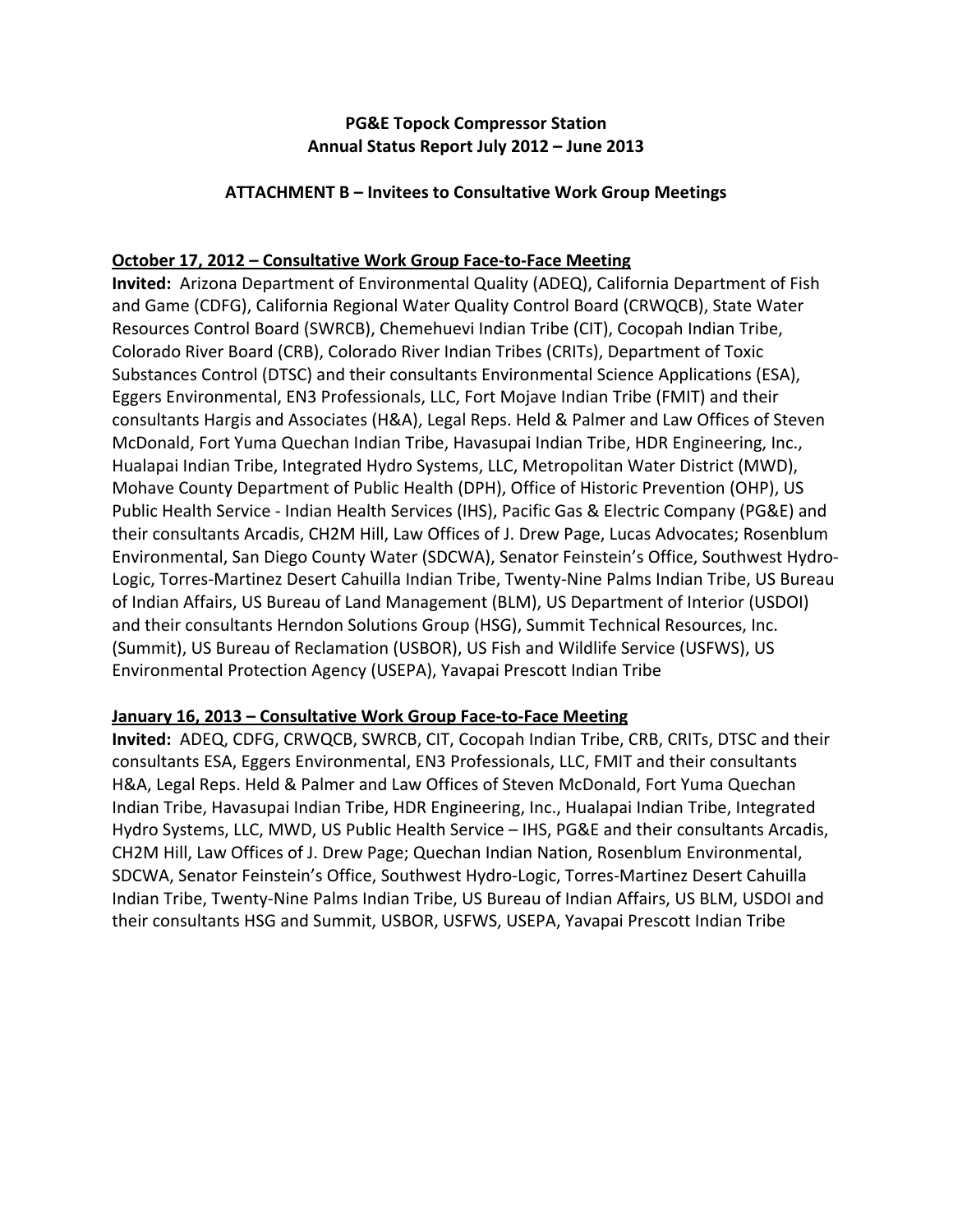#### **April 17, 2013 – Consultative Work Group – Face‐to‐Face Meeting**

**Invited:** ADEQ, CDFG, CRWQCB, SWRCB, California Dept. of Fish & Game (DFG), CIT, Cocopah Indian Tribe, CRB, CRITs, DTSC and their consultants ESA, Eggers Environmental, EN3 Professionals, LLC, FMIT and their consultants H&A, Legal Reps. Held & Palmer and Law Offices of Steven McDonald, Fort Yuma Quechan Indian Tribe, Havasupai Indian Tribe, HDR Engineering, Inc., Hualapai Indian Tribe, Integrated Hydro Systems, LLC, MWD, US Public Health Service –IHS, PG&E and their consultants Arcadis, CH2M Hill, Law Offices of J. Drew Page; Quechan Indian Nation, Rosenblum Environmental, SDCWA, Senator Feinstein's Office, Southwest Hydro‐Logic, Torres‐Martinez Desert Cahuilla Indian Tribe, Twenty‐Nine Palms Indian Tribe, US Bureau of Indian Affairs, US BLM, USDOI and their consultants HSG and Summit, USBOR, USFWS, USEPA, Yavapai Prescott Indian Tribe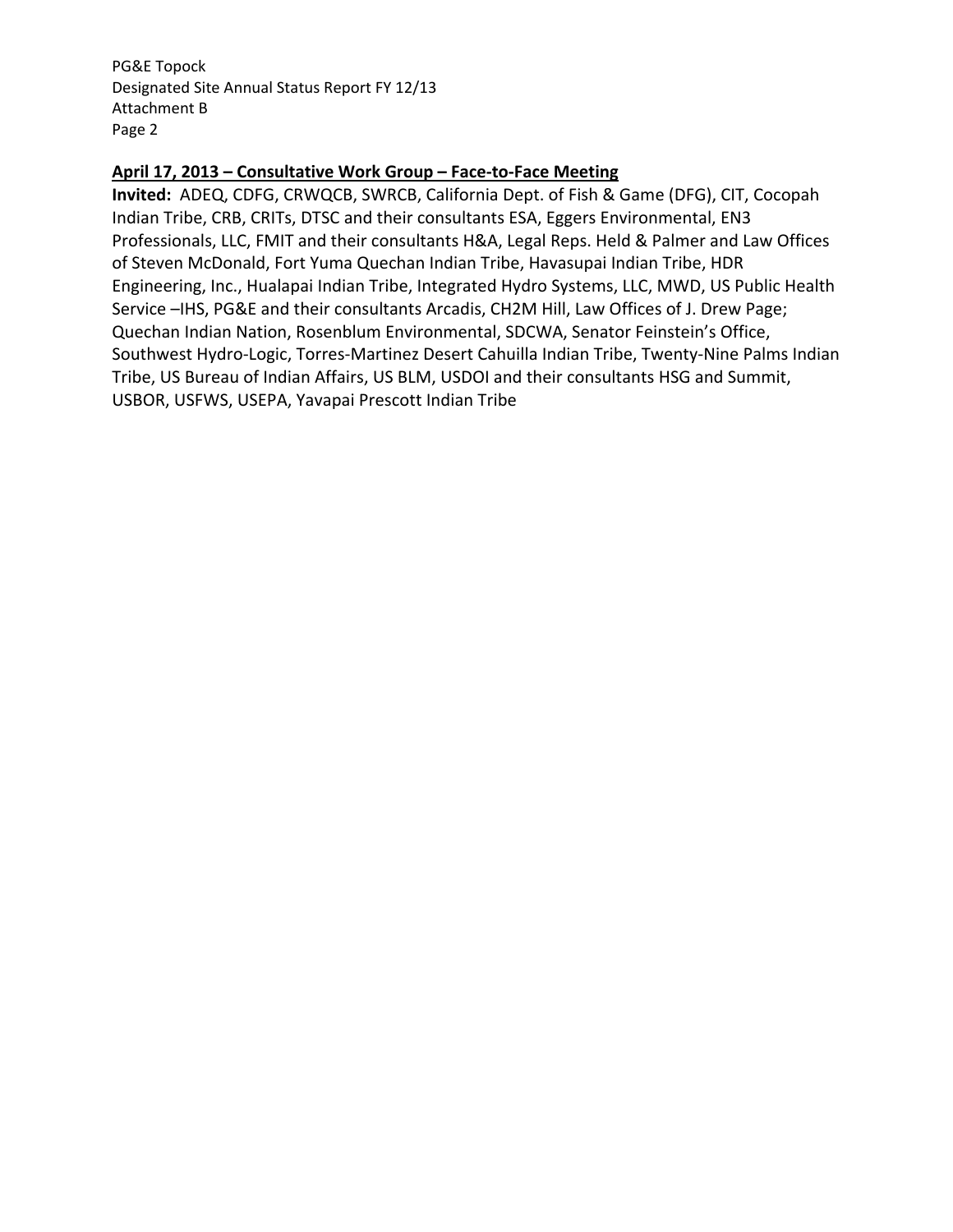# **PG&E Topock Compressor Station Annual Status Report July 2012 – June 2013**

# **ATTACHMENT C – Invitees to Sub‐Committee Meetings**

## **July 17, 2012 – Clearinghouse Task Force Face‐to‐Face Meeting**

**Invited:** Chemehuevi Indian Tribe (CIT), Cocopah Indian Tribe, Colorado River Indian Tribes (CRITs), Department of Toxic Substances Control (DTSC), Fort Mojave Indian Tribe (FMIT), Hualapai Indian Tribe, Metropolitan Water District (MWD), Pacific Gas and Electric Company (PG&E) and their consultants CH2M Hill, Arcadis, and Keakjian, US Department of Interior (USDOI)

#### **August 21, 2012 – Clearinghouse Task Force Face‐to‐Face Meeting**

**Invited:** CIT, Cocopah Indian Tribe, CRITs, DTSC, FMIT, Hualapai Indian Tribe, MWD, PG&E and their consultants CH2M Hill, Arcadis, and Keadjian, USDOI

## **September 18, 2012 – Clearinghouse Task Force Face‐to‐Face Meeting**

**Invited:** CIT, Cocopah Indian Tribe, CRITs, DTSC, FMIT, Hualapai Indian Tribe, MWD, PG&E and their consultants CH2M Hill, Arcadis, and Keadjian, USDOI

## **October 16, 2012 – Clearinghouse Task Force Face‐to‐Face Meeting**

**Invited:** CIT), Cocopah Indian Tribe, CRITs, DTSC, FMIT, Hualapai Indian Tribe, MWD, PG&E and their consultants CH2M Hill, Arcadis, and Keadjian, USDOI

# **December 4, 2012 – Clearinghouse Task Force Face‐to‐Face Meeting**

**Invited:** CIT, Cocopah Indian Tribe, CRITs, DTSC, FMIT, Hualapai Indian Tribe, MWD, PG&E and their consultants CH2M Hill, Arcadis, and Keadjian, US Bureau of Land Management (USBLM), USDOI

# **January 15, 2013 – Clearinghouse Task Force Face‐toFace Meeting**

**Invited:** CIT, Cocopah Indian Tribe, CRITs, DTSC, FMIT, Hualapai Indian Tribe, MWD, PG&E and their consultants CH2M Hill, Arcadis, and Keadjian, USBLM, USDOI

# **January 17, 2013 – Technical Work Group – Face‐to‐Face Meeting**

**Invited:** Arizona Department of Environmental Quality (ADEQ), California Department of Fish and Game (DFG), California Regional Water Quality Control Board (CRWQCB), Chemehuevi Indian Tribe (CIT), Colorado River Board (CRB), Colorado River Indian Tribes (CRITs), DTSC, Eggers Environmental, EN3 Professionals, LLC, FMIT and their consultants Held Palmer House and Hargis and Associated (H&A), Hualapai Indian Tribe, Integrated Hydro Systems, LLC, MWD and their consultants Geopentech, Mohave County Department of Public Health (DPH), PG&E and their consultants Arcadis and CH2M Hill, Rosenblum Environmental, Southwest Hydro-Logic, USDOI, US Bureau of Reclamation (USBOR), USBLM, US Environmental Protection Agency (USEPA)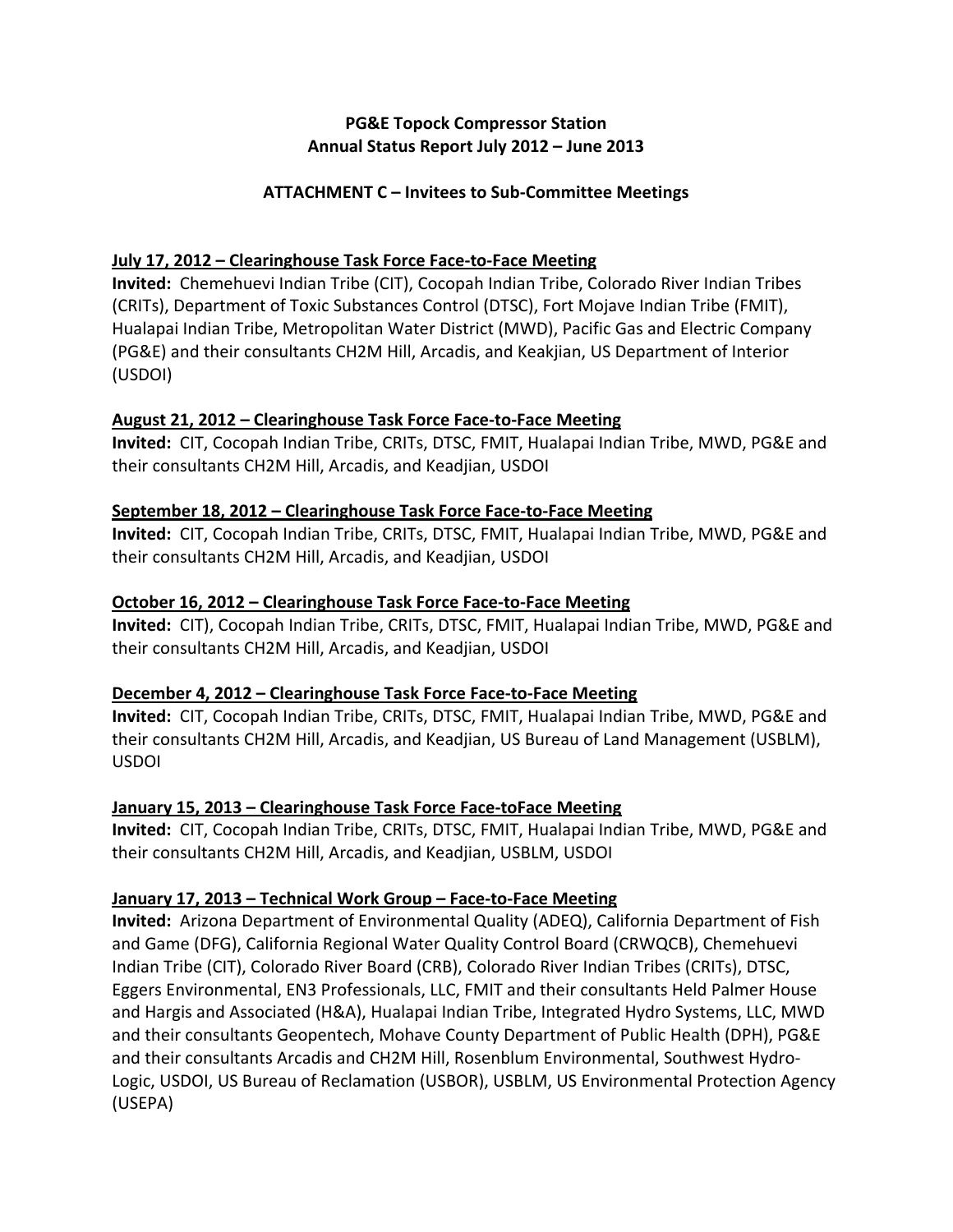### **February 19, 2013 – Clearinghouse Task Force Face‐to‐Face Meeting**

**Invited:** CIT, Cocopah Indian Tribe, CRITs, DTSC, FMIT, Hualapai Indian Tribe, MWD, PG&E and their consultants CH2M Hill, Arcadis, and Keadjian, USBLM, USDOI

## **February 20, 2013 – Technical Work Group – Face‐to‐Face Meeting**

**Invited:** ADEQ, DFG, CRWQCB, CIT, CRB, CRITs, DTSC, Eggers Environmental, EN3 Professionals, LLC, FMIT and their consultants Held Palmer House and H&A, Hualapai Indian Tribe, Integrated Hydro Systems, LLC, MWD and their consultants Geopentech, Mohave County Department of Public Health (DPH), PG&E and their consultants Arcadis and CH2M Hill, Rosenblum Environmental, Southwest Hydro‐Logic, USDOI, USBOR, USBLM, USEPA

## **March 19, 2013 – Clearinghouse Task Force Face‐to‐Face Meeting**

**Invited:** CIT, Cocopah Indian Tribe, CRITs, DTSC, FMIT, Hualapai Indian Tribe, MWD, PG&E and their consultants CH2M Hill, Arcadis, and Keadjian, USBLM, USDOI

# **March 20, 2013 – Technical Work Group – Face‐to‐Face Meeting**

**Invited:** ADEQ, DFG, CRWQCB, CIT, CRB, CRITs, DTSC, Eggers Environmental, EN3 Professionals, LLC, FMIT and their consultants Held Palmer House and H&A, Hualapai Indian Tribe, Integrated Hydro Systems, LLC, MWD and their consultants Geopentech, Mohave County (DPH, PG&E and their consultants Arcadis and CH2M Hill, Rosenblum Environmental, Southwest Hydro‐Logic, USDOI, USBOR, USBLM, USEPA

# **April 16, 2013 – Clearinghouse Task Force – Face‐to‐Face Meeting**

**Invited:** CIT, Cocopah Indian Tribe, CRITs, DTSC, Eggers Environmental, FMIT, Hualapai Indian Tribe, MWD, PG&E and their consultants CH2M Hill, Arcadis, and Keadjian, USBLM, USDOI

# **April 18, 2013 – Technical Work Group – Face‐to‐Face Meeting**

**Invited:** ADEQ, DFG, CRWQCB, CIT, CRB, CRITs, DTSC, Eggers Environmental, EN3 Professionals, LLC, FMIT and their consultants Held Palmer House and H&A, Hualapai Indian Tribe, Integrated Hydro Systems, LLC, MWD and their consultants Geopentech, Mohave County DPH, PG&E and their consultants Arcadis and CH2M Hill, Rosenblum Environmental, Southwest Hydro‐Logic, USDOI, USBOR, USBLM, USEPA

# **May 21, 2013 – Clearinghouse Task Force Face‐to‐Face Meeting**

**Invited:** CIT, Cocopah Indian Tribe, CRITs, DTSC, Eggers Environmental, FMIT, Hualapai Indian Tribe, MWD, PG&E and their consultants CH2M Hill, Arcadis, and Keadjian, USBLM, USDOI